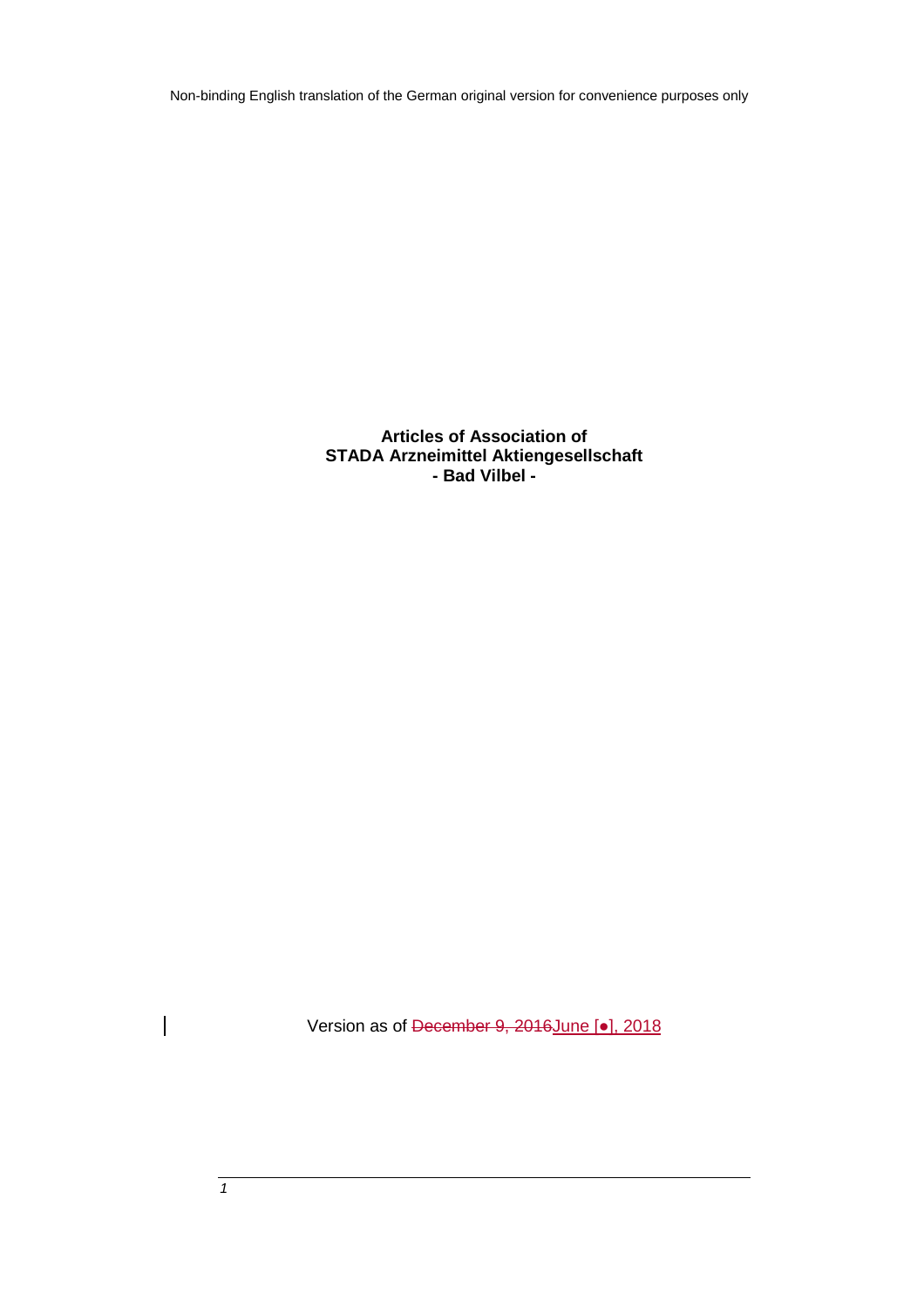Table of Contents:

### I. General Provisions

- § 1 Name, registered office, term of the company
- § 2 Object of the Company
- § 3 Financial Year
- § 4 Notices

II. Share Capital and Shares

- § 5 Share Capital
- § 6 Authorised and Conditional Capital
- § 7 Dividend Entitlement
- § 8 Shares

III. Constitution of the Company

A. Executive Board

- § 9 Composition
- § 10 Representation of the Company
- § 11 Business Management
- B. Supervisory Board
- § 12 Composition
- § 13 Resignation of Office
- § 14 Chairman of the Supervisory Board
- § 15 Meetings of the Supervisory Board
- § 16 Resolutions of the Supervisory Board
- § 17 Committees
- § 18 Remuneration of the Supervisory Board
- C. Shareholders' Meeting
- § 19 Venue
- § 20 Notice
- § 21 Attendance
- § 22 Chairmanship
- § 23 Resolutions
- § 24 Voting rights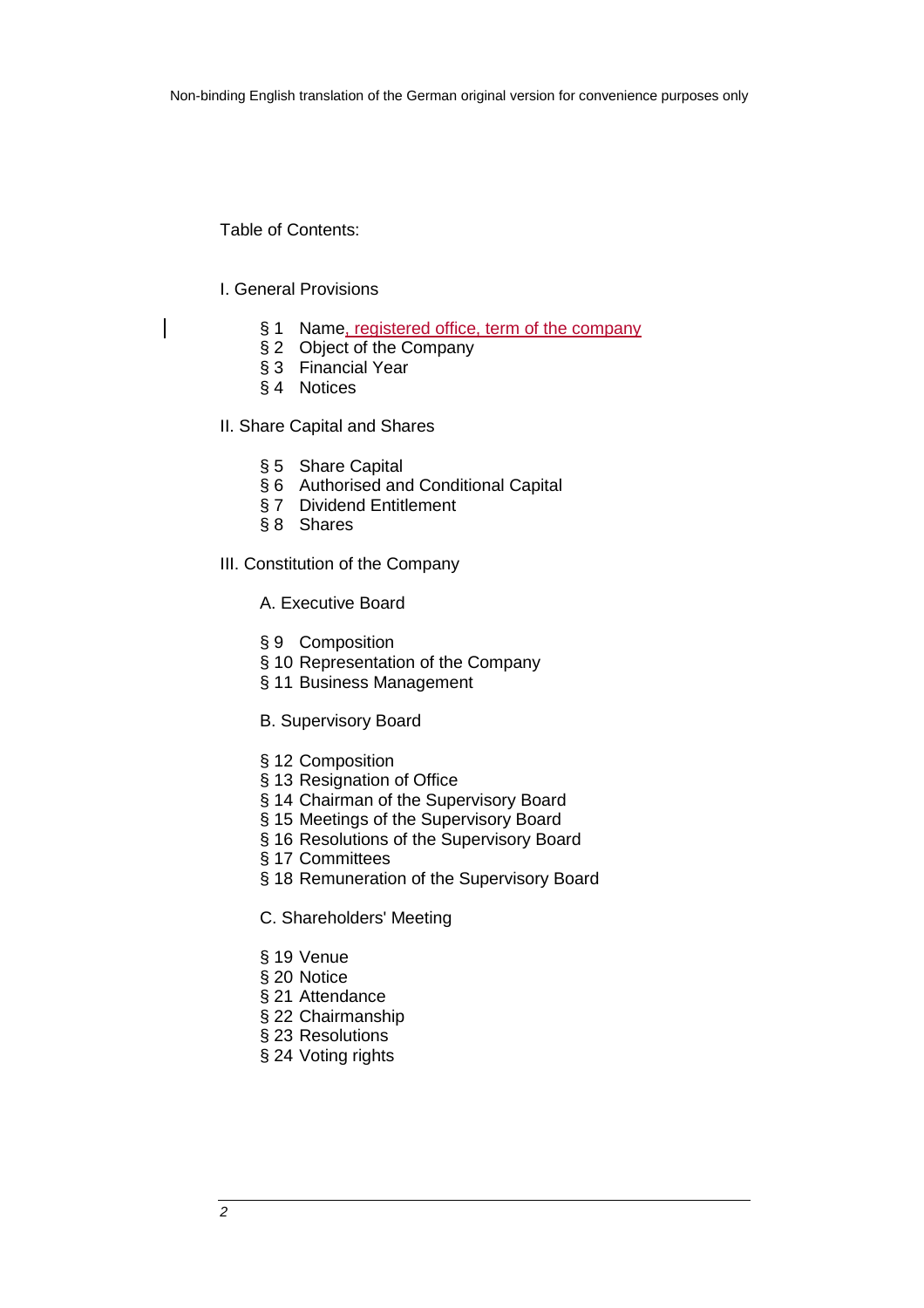# IV. Advisory Board

- § 25 Advisory Board
- § 26 Composition, Meetings of the Advisory Board
- § 27 Appointment

# V. Annual Financial Statements and Distribution of Profits

- § 2<u>7</u>8 Annual Financial Statements<br>§ 2<u>8</u>9 Statutory Reserves<br>§ <del>3029</del> Earnings Reserves
- Statutory Reserves
- Earnings Reserves
- § 304 Balance Sheet Profit
- VI. Final Provisions
	- § 312 Amendments to Articles of Association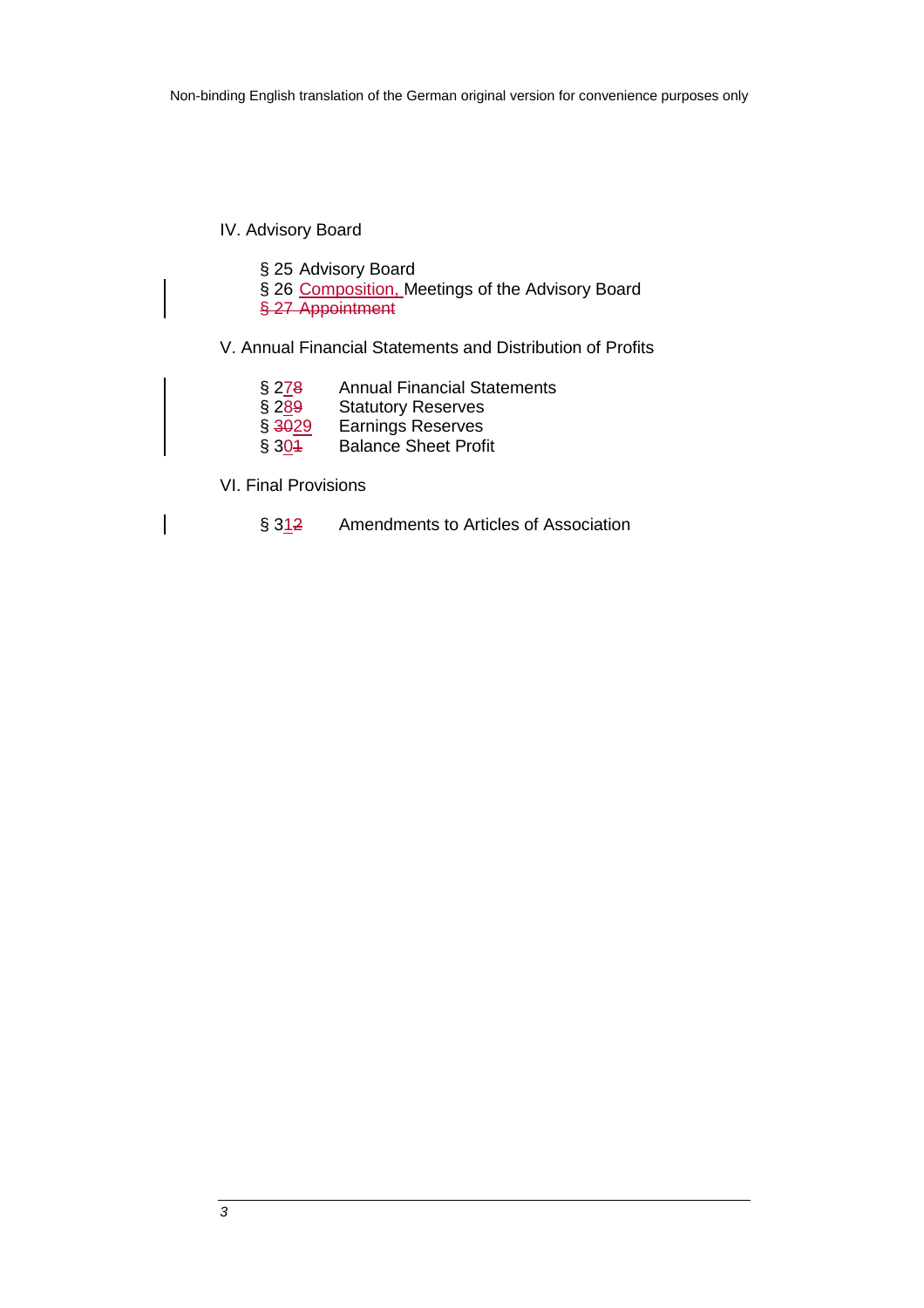# **I. GENERAL PROVISIONS**

| § 1<br>(Name, registered office, term of the company)                                      |
|--------------------------------------------------------------------------------------------|
| The name of the Company is:                                                                |
| "STADA Arzneimittel Aktiengesellschaft".                                                   |
| The registered office of the Company is in Bad Vilbel.<br>2.                               |
| The term of the Company is not limited to a specific period.<br>3.<br><u>§ 1</u><br>(Name) |
| The name of the Company is:                                                                |
| <b>STADA Arzneimittel Aktiengesellschaft.</b>                                              |
| The registered office of the Company is in Bad Vilbel                                      |

The term of the Company is not limited to a specific period.

**§ 2**  (Object of the Company)

- 1. The object of the Company is:
	- (a) the development, testing, manufacture, market authorization, marketing, import and export as well as distribution and trading of products of any kind whatsoever (including the related raw materials and semi-finished products) for the worldwide health care market, in particular in the pharmaceutical, biotechnical, chemical and cosmetics industry, medical and laboratory technology, clinic requisites as well as in the dietary food and candy manufacturing industry and also in the vaping sector;
	- (b) the establishment, operation, acquisition as well as the sale of capital interests in companies and business enterprises which are active in the worldwide health care market, in particular in the pharmaceutical, biotechnical, chemical and cosmetics industry, medical and laboratory technology, as well as in the dietary food and candy manufacturing industry and also in the vaping sector;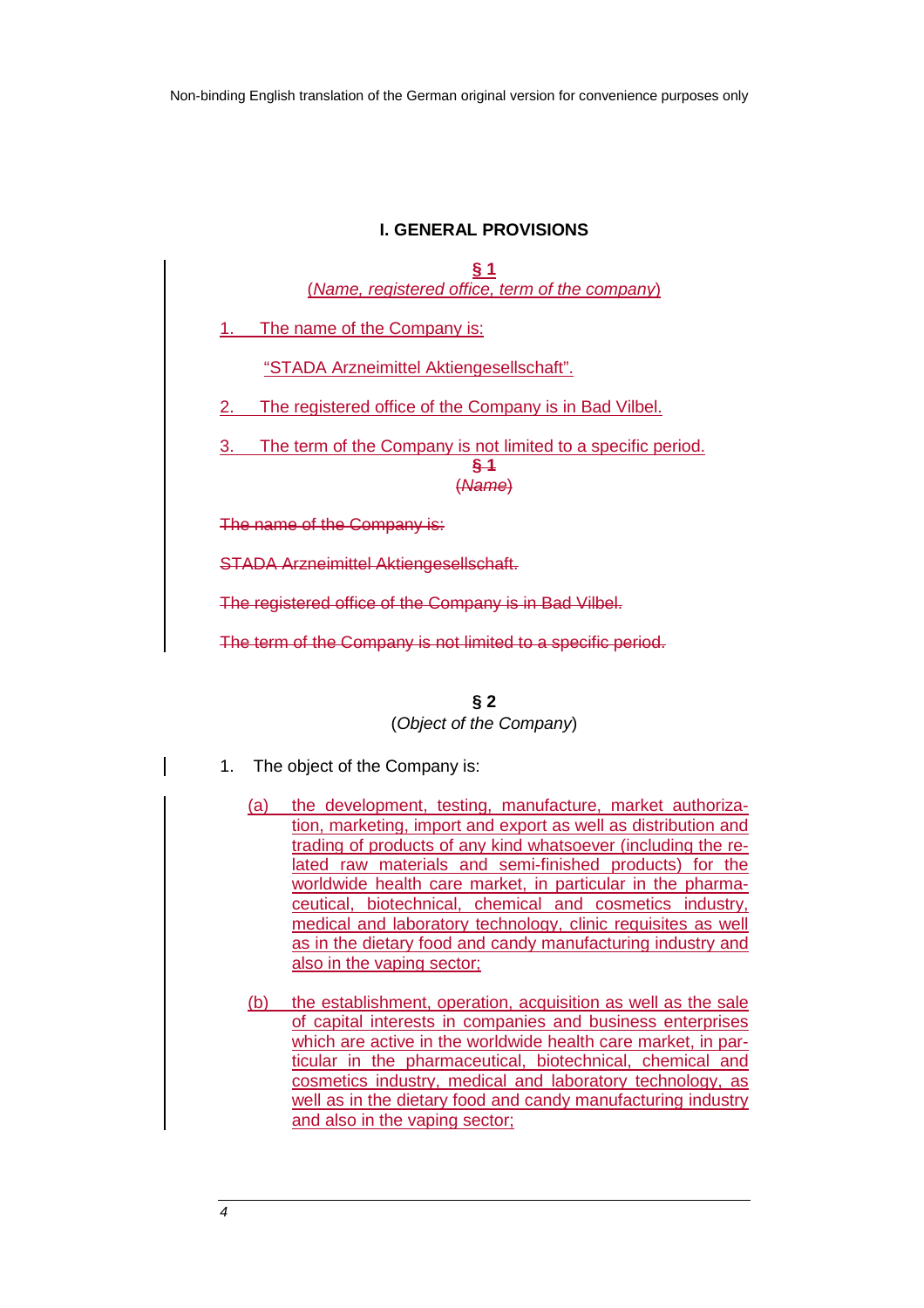(c) the development and rendering of services of any kind whatsoever for the worldwide health care market against remuneration; services without remuneration may also be developed and rendered, in particular for patients and consumers as well as medical/pharmaceutical specialist groups provided that they are of such nature to supplement, promote or support other business enterprises of the Company;

- (d) the procurement, acquisition, disposal of, the taking out or granting of a licence as well as trading in intangible assets as regards the worldwide health care market, in particular software and Internet applications as well as pharmaceutical product marketing authorizations, intellectual property such as trademarks, industrial property rights and co-marketing rights for products, in particular in the pharmaceutical, biotechnical, chemical and cosmetics industry, medical and laboratory technology, clinic requisites as well as in the dietary food and candy manufacturing industry and also in the vaping sector; the Company may also grant licences to pharmacies directly or indirectly via its subsidiaries, pursuant to which they are authorized to assume manufacturing processes for selected products themselves;
- (a) the development, manufacture and distribution as well as trading of products of any kind whatsoever for the worldwide health care market, in particular, in the pharmaceutical, biotechnical, chemical and cosmetics industry, medical and laboratory technology, clinic requisites as well as in the dietary food and candy manufacturing industry;
- (b) the establishment, operation, acquisition as well as the sale of capital interests in business enterprises which are active in the worldwide health care market, in particular, in the pharmaceutical, biotechnical, chemical and cosmetics industry, medical and laboratory technology, as well as in the dietary food and candy manufacturing industry;
- (c) the development and rendering of services of any kind whatsoever for the worldwide health care market against remuneration; services without remuneration may also be developed and rendered, in particular, for patients and consumers as well as medical/pharmaceutical specialist groups provided that they are of such nature to supplement, promote or support other business enterprises of the Company;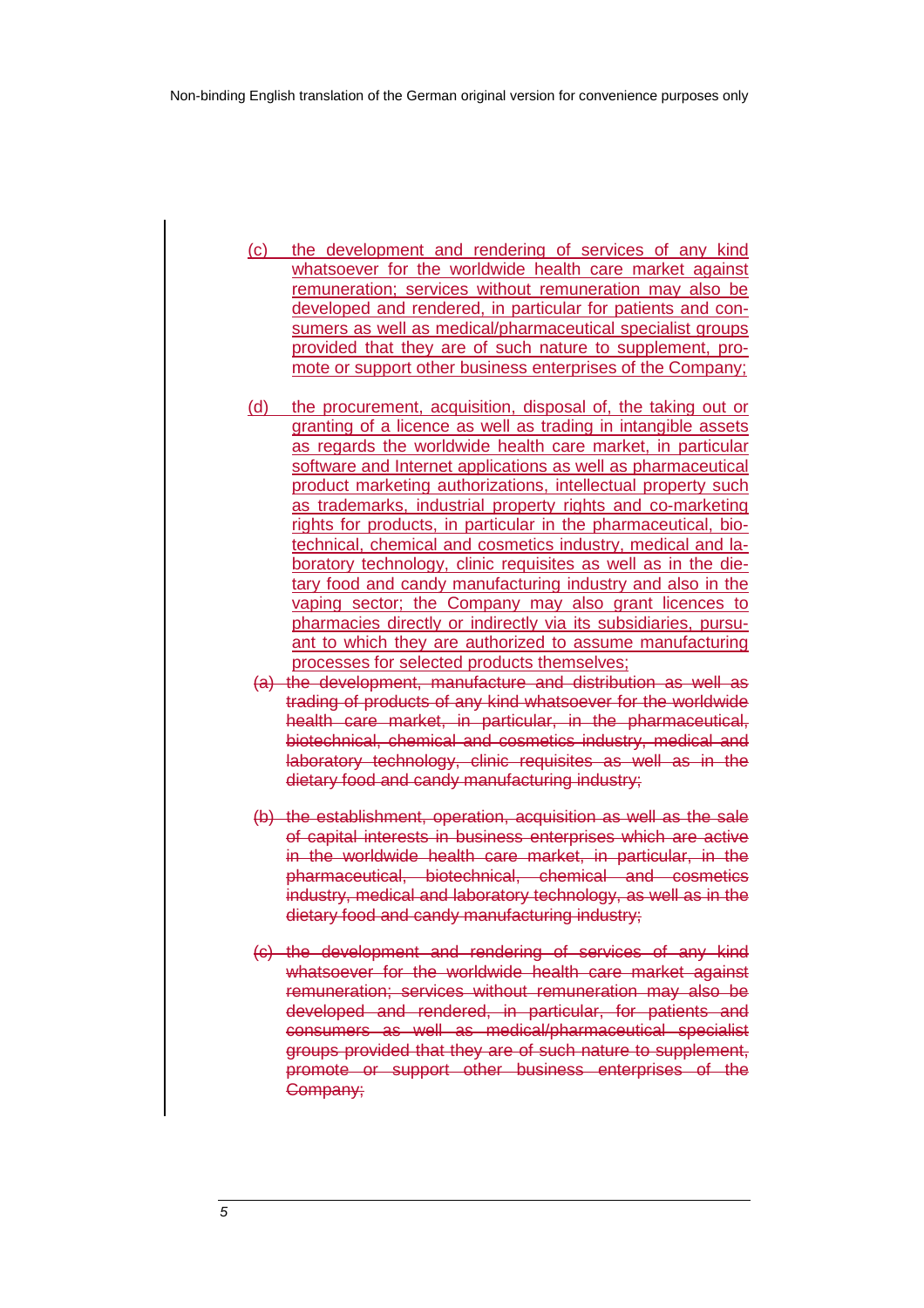- (d) the procurement, acquisition, disposal of, the taking out or granting of a licence as well as trading in intangible assets as regards the worldwide health care market, in particular, software and Internet applications as well as pharmaceutical product marketing authorisations, trademarks, industrial property rights and co-marketing rights for products, in particular, in the pharmaceutical, biotechnical, chemical and cosmetics industry, medical and laboratory technology, clinic requisites as well as in the dietary food and candy manufacturing industry; the Company may also grant licences to pharmacies directly or indirectly via its subsidiaries, pursuant to which they are authorised to assume manufacturing processes for selected products themselves;
- (e) the undertaking of all business activities which seems necessary or expedient to serve the object of the Company.
- 2. The Company is entitled to acquire interests in any manner in similar companies or companies of the same type within Germany and abroad. The Company may establish branches or representative offices.

#### **§ 3** (Financial Year)

The financial year is the calendar year.

# **§ 4**

### (Notices)

Notices of the Company shall be published in the German Federal Gazette (Bundesanzeiger), unless any otherform is prescribed by law.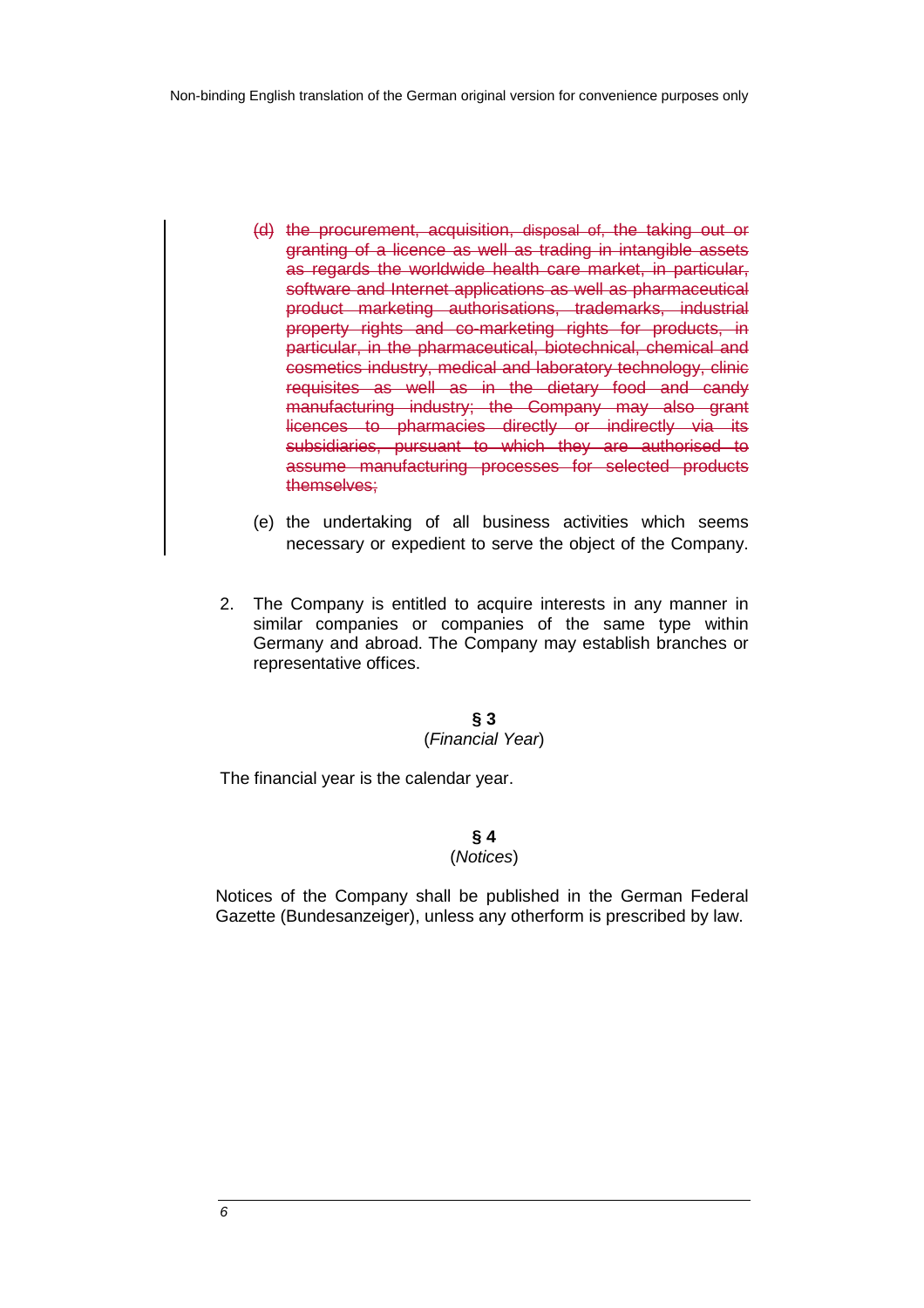# **II. SHARE CAPITAL AND SHARES**

#### **§ 5** (Share Capital)

# The share capital of the Company amounts to EUR 162,090,344.00 and is divided into 62,342,440 registered shares (no par value shares).

#### **§ 6**

#### (Authorised and Conditional Capital)

1. The Executive Board is authorized up until June 5, 2023, contingent on the approval of the Supervisory Board, to increase the share capital of the Company on one or more occasions by up to EUR 81,045,159.00 through the issue of up to 31,171,215 new registered shares with no-par value against contributions in cash and/or in kind (Authorized Capital 2018). Shareholders are entitled to subscription rights as a general rule. The new shares may also be subscribed for by one or more banks or companies defined by the Executive Board in the meaning of Section 186 (5) Sentence 1 German Stock Corporation Act (AktG) subject to the condition that they in turn be offered for subscription to the shareholders (indirect subscription right). Furthermore, the Executive Board, is authorized, contingent each time on the approval of the Supervisory Board, to exclude the statutory subscription rights of the shareholders on one or more occasions in the following cases: The Executive Board is authorised, with the approval of the Supervisory Board, to increase the share capital of the Company on one or more occasions by 4 June 2018 by up to EUR 77,134,304.00 through the issue of up to 29,667,040 registered shares against contributions in cash and/or in kind. Shareholders are entitled to statutory subscriptions rights. The new shares may also be subscribed for by one or more banks or companies defined by the Executive Board in the sense of section 186, para. 5 sentence 1 of the German Stock Corporation Act subject to the condition that they in turn be offered for subscription to the shareholders (indirect subscription right): The Executive Board shall nevertheless be authorised, with the approval of the Supervisory Board, to exclude the statutory subscription rights of the shareholders in the following cases:

(a)- to eliminate fractional amounts, where required;for fractional shares;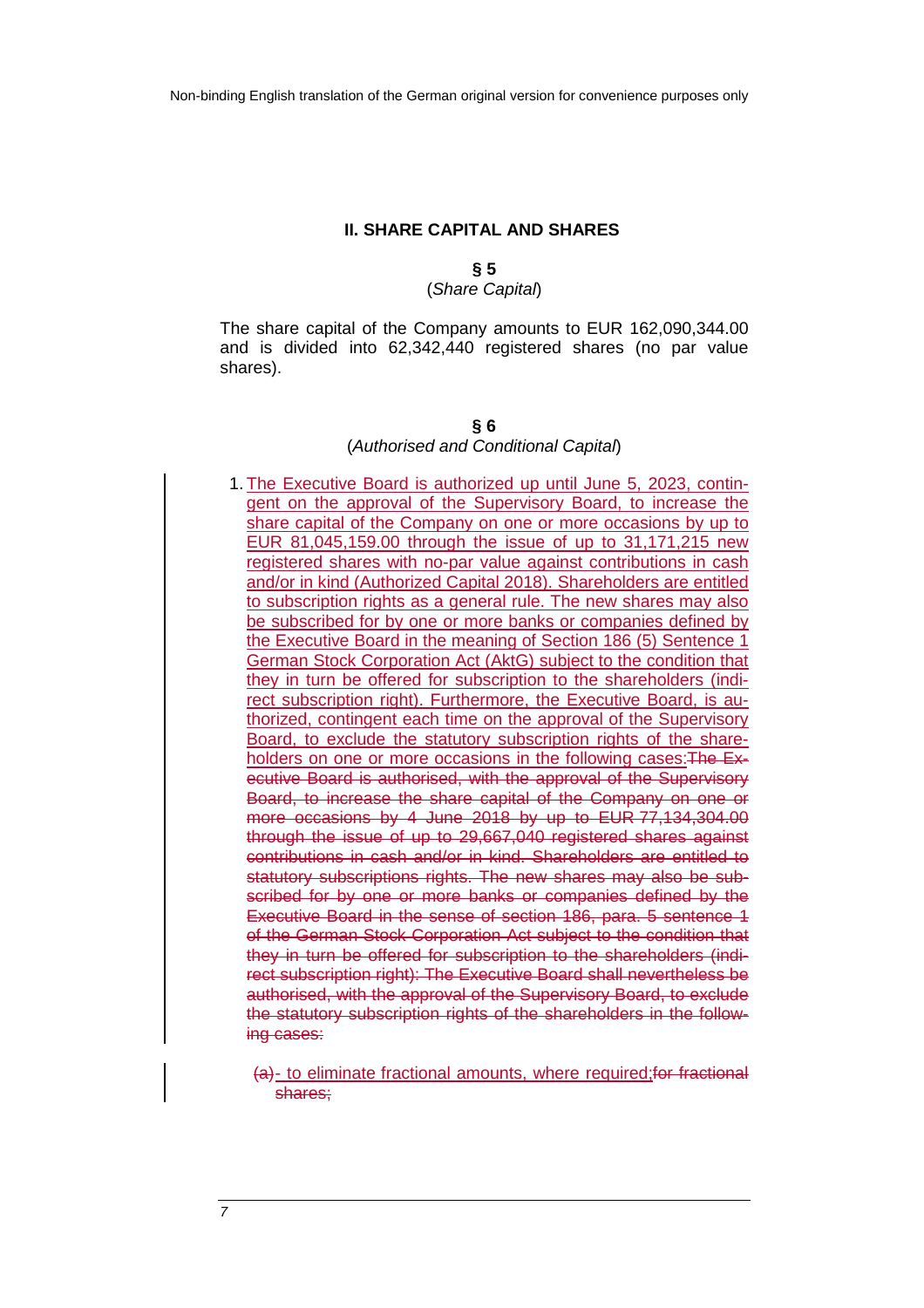(b)- in the case of capital increases against cash contributions up to an amount that in total does not exceed 10% of the share capital existing at the time this authorization becomes effective or – if this amount is lower – 10% of the share capital existing at the respective time this authorization is exercised, if the issue price of the new shares is not significantly lower than the stock exchange price of already listed shares carrying the same rights within the meaning of Section 203 (1) Sentence 1 and Sentence 2 German Stock Corporation Act (AktG) in conjunction with Section 186 (3) Sentence 4 German Stock Corporation Act (AktG). Shares are to be credited against the above-mentioned 10% limit which are acquired based on an authorization by the General Meeting and are sold during the term of this authorization pursuant to Section 71 (1) No. 8 Sentence 5 German Stock Corporation Act (AktG) in conjunction with Section 186 (3) Sentence 4 German Stock Corporation Act (AktG). Furthermore, shares are to be credited against this limit which are issued for the purpose of servicing bonds with warrants or conversion rights or obligations, to the extent the bonds are issued during the term of this authorization with Section 186 (3) Sentence 4 German Stock Corporation Act (AktG) applying mutatis mutandis under the exclusion of subscription rights; in the case of capital increases against cash contributions up to an amount that in total does not exceed 10 % of the share capital existing at the time this authorization becomes effective or – if this amount is lower – 10% of the share capital existing at the respective time this authorization is exercised, if the issue price of the new shares is not significantly lower than the stock exchange price of already listed shares carrying the same rights within the meaning of section 203, para. 1, sentence 1 and sentence 2, in connection with section 186, para. 3, sentence 4 of the German Stock Corporation Act. Shares are to be credited against the abovementioned 10 % limit which are acquired due to an authorisation of the Annual General Meeting and are sold during the term of this authorisation pursuant to section 71, para. 1 no. 8 sentence 5 in connection with section 186 para. 3 sentence 4 of the German Stock Corporation Act. Furthermore, shares are to be credited against this limit, which are issued for the purpose of servicing bonds with warrants or conversion rights or obligations, to the extent the bonds are issued during the term of this authorization with section 186, para. 3, sentence 4 of the German Stock Corporation Act applying mutatis mutandis under the exclusion of subscription rights;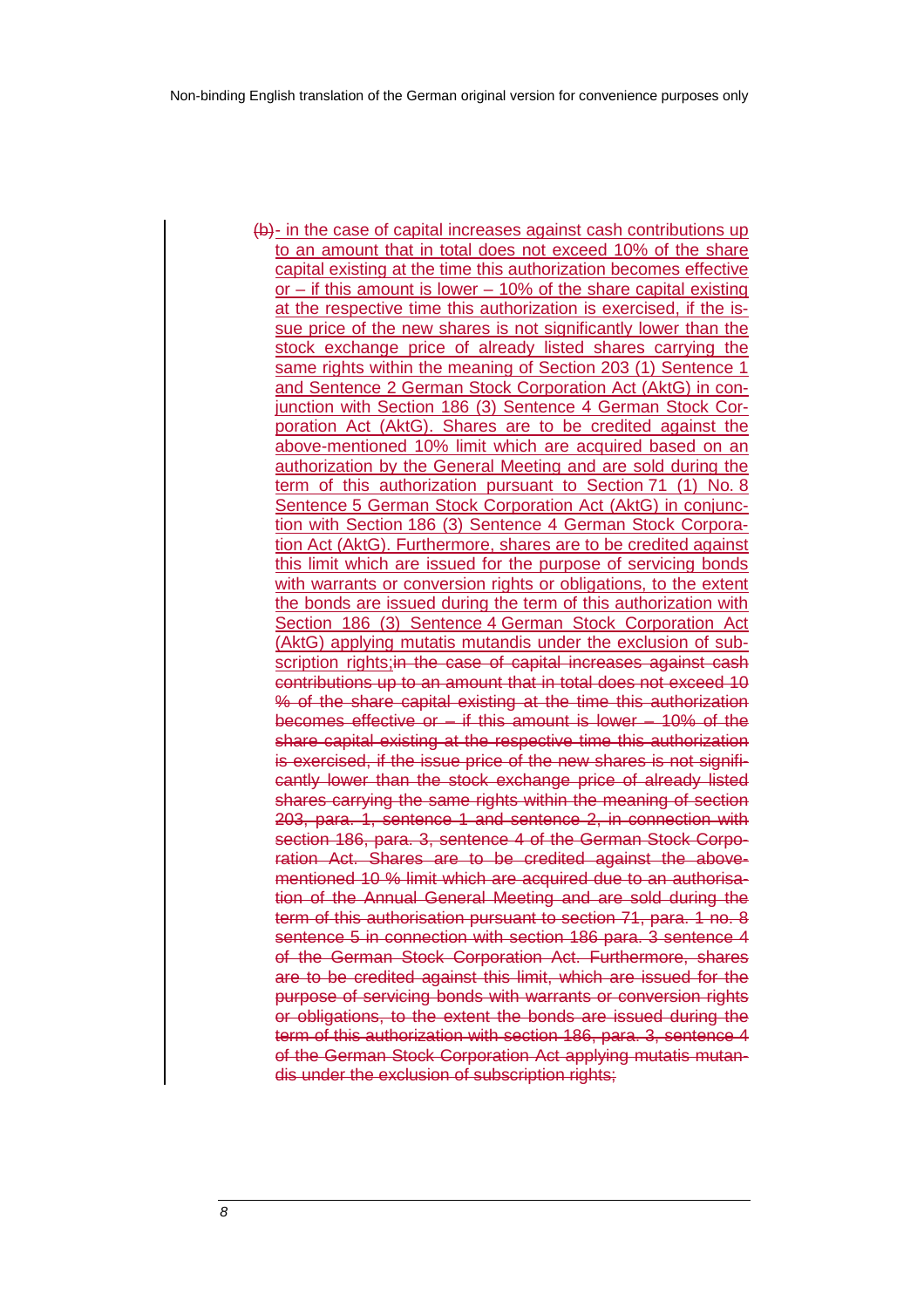- (c)- in the case of capital increases against contributions in kind for granting new shares in the context of business combinations or for the purpose of the direct or indirect acquisition of companies, divisions of companies or participations in companies and for other assets (including loans and other liabilities); in the case of capital increases against contributions in kind for granting new shares in the context of business combinations or for the purpose of the direct or indirect acquisition of companies, divisions of companies or participations in companies and for other assets (including loans and other liabilities);
- (d)- to the extent necessary in order to grant holders or creditors of bonds with warrants or conversion rights or obligations issued, or to be issued by the Company or its Group companies a subscription right to new shares to the extent to which they would be entitled after the exercising of their warrants and/or conversion rights or after fulfilment of any warrant or conversion obligations.to the extent necessary in order to grant holders or creditors of bonds with warrants or conversion rights or obligations issued, or to be issued by the company or its Group companies, a subscription right to new shares to the extent to which they would be entitled after the exercising of their warrants and/or conversion rights or after fulfilment of any option or conversion obligations.

Shares that exclude the subscription rights of the shareholders which are issued during the term of this authorization against contributions in cash and/or in kind shall not exceed a total share of 20% of share capital of the Company existing at the time the resolution is adopted by the Annual General Meeting.

The Executive Board is authorized, contingent on the approval of the Supervisory Board, to determine the further content of the share rights, the individual details of the capital increase as well as the conditions of the share issue, in particular the issue price. The Supervisory Board is hereby authorized to adjust the wording of §§ 5 and 6 of the Articles of Incorporation according to the respective utilization of Authorized Capital 2018 and after the expiration of the authorization period.The Executive Board is authorised, with the approval of the Supervisory Board, to determine the further content of the share rights, the individual details of the capital increase as well as the conditions of the share issue in particular the issue price.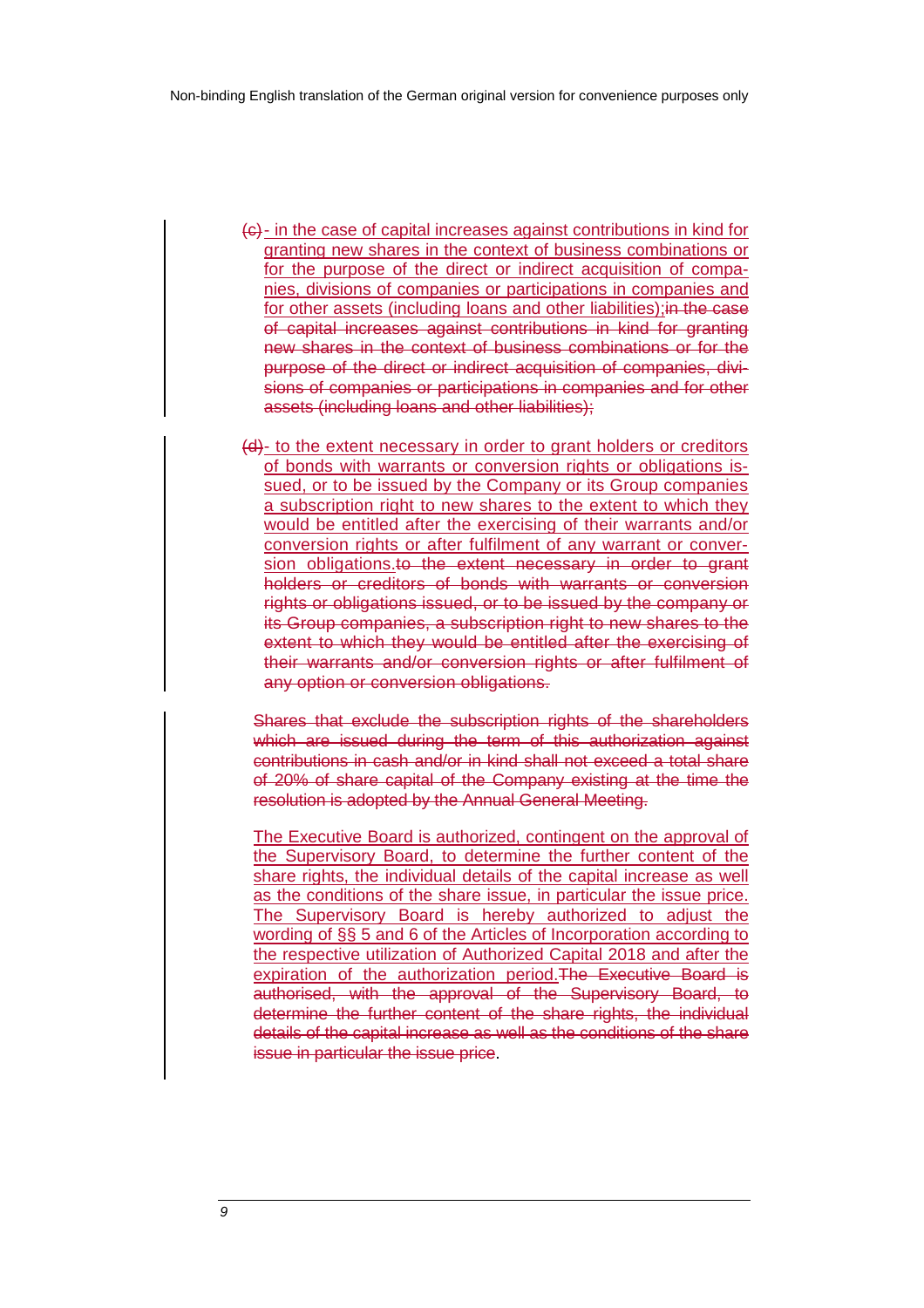- 2. The share capital of the Company is conditionally increased by up to EUR 69,188,340.00 by issuing up to 26,610,900 registered shares ("Conditional Capital 2013"). The conditional capital increase shall be effected only insofar as the holders or creditors of bonds with warrants and/or convertible bonds, participating bonds and/or participation rights with warrants and/or conversion rights or obligations – which the Company or its Group companies issue due to the Annual General Meeting's authorization resolution from June 5, 2013 until June 4, 2018 – exercise their warrants or conversion rights for these bonds, or bond holders that are subject to option or conversion obligations fulfill their option or conversion obligations, as well as in all cases provided the Conditional Capital 2013 is needed in accordance with the terms of the bonds. The issue of new shares shall be carried out subject to the respective option and/or conversion price to be determined in accordance with the aforementioned authorization resolution. The new shares shall share in the profits from the beginning of the financial year for which, as of the issue date, no decision has been made on the appropriation of profits. The Executive Board is authorized, with the approval of the Supervisory Board, to determine the further details of implementing the conditional capital increase.
- The Supervisory Board is authorised both in the case of capital increase by the authorised capital pursuant to section 1 as well as in the case of the realisation of conditional capital increase pursuant to section 2 to adjust the wording of sections 5 and 6, section 1, sentence 1, section 2, sentence 1 of the Articles of Association according to the particular utilisation of the authorised capital and/or conditional capital. This also applies to the adjustment of section 6 of the Articles of Association in the cases of non-utilisation at the expiry of the authorisation.

#### **§ 7**

#### (Dividend Entitlement)

If the share capital is increased, the entitlement to a dividend of new shares may be determined in derogation of § 60 German Stock Corporation Act ("Aktiengesetz – AktG").

> **§ 8** (Shares)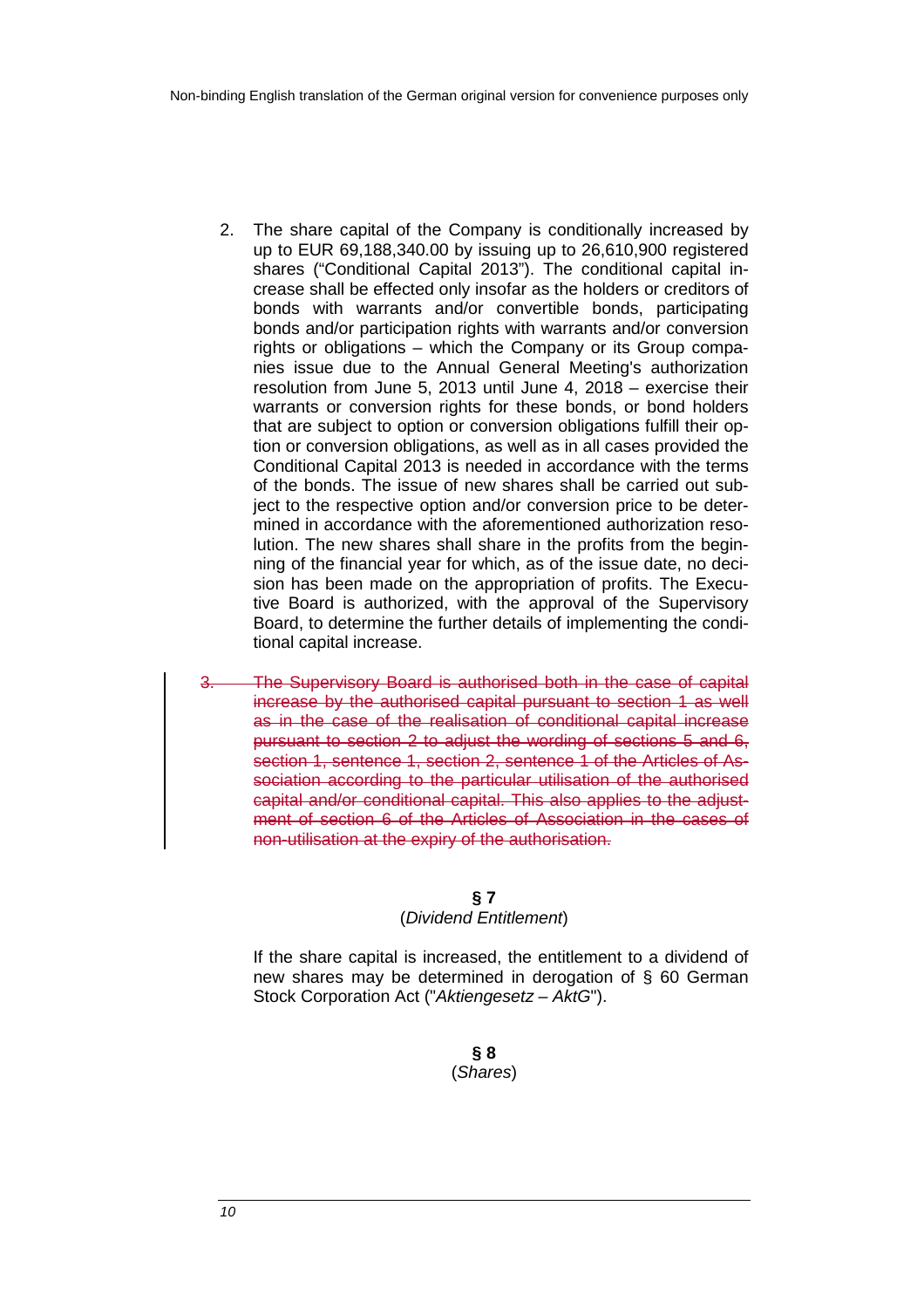- 1. Shareholders shall not be entitled to demand the issuance of share certificates (§ 10 para. 5 AktG).
- 2. Shareholders shall inform the Company of any changes of their address and banking account. Notices and requests to the holders of registered shares will be directed at the last given address.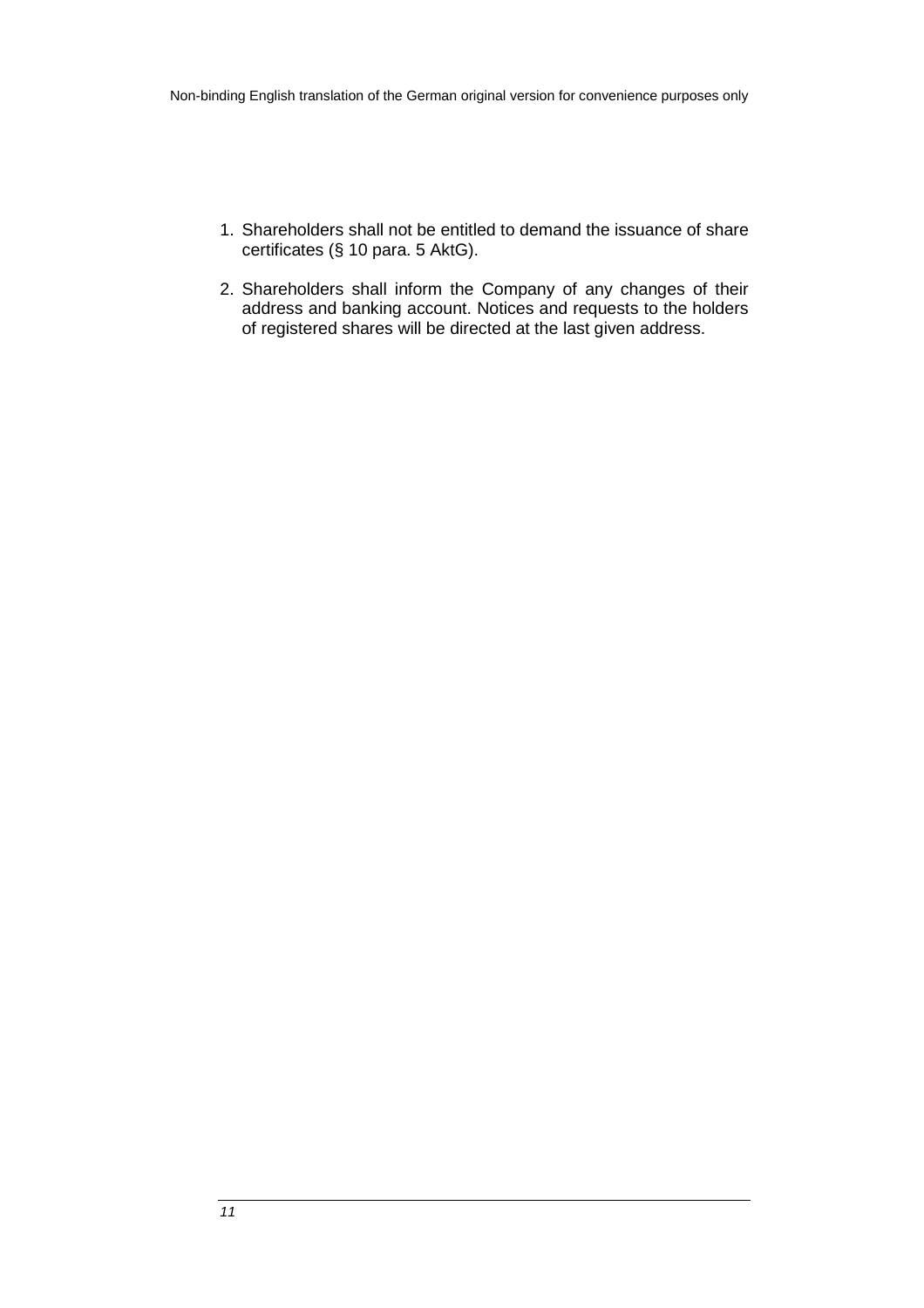# **III. CONSTITUTION OF THE COMPANY**

### A. Executive Board

#### **§ 9**

# (Composition)

- 1. The Executive Board of the Company shall consist of two or more persons. The number of the members of the Executive Board shall be determined by the Supervisory Board. It may also appoint deputy members of the Executive Board.
- 2. The Supervisory Board may assign the conclusion and the amendment of the service agreements to a Supervisory Board committee.

#### **§ 10** (Representation of the Company)

- 1. The Company shall be legally represented by two members of the Executive Board or by one member of the Executive Board jointly with a holder of a general commercial power of representation ("Prokurist").
- 2. The Supervisory Board may determine that individual members of the Executive Board are entitled to solely represent the Company.
- 3. Prokuristen are entitled to represent the Company jointly with a member of the Executive Board or another Prokurist.

# **§ 11**

# (Management)

The Executive Board shall manage the Company in accordance with the legal provisions and the provisions of the articles of incorporation. The Executive Board shall adopt its rules of procedure in accordance with legal requirements.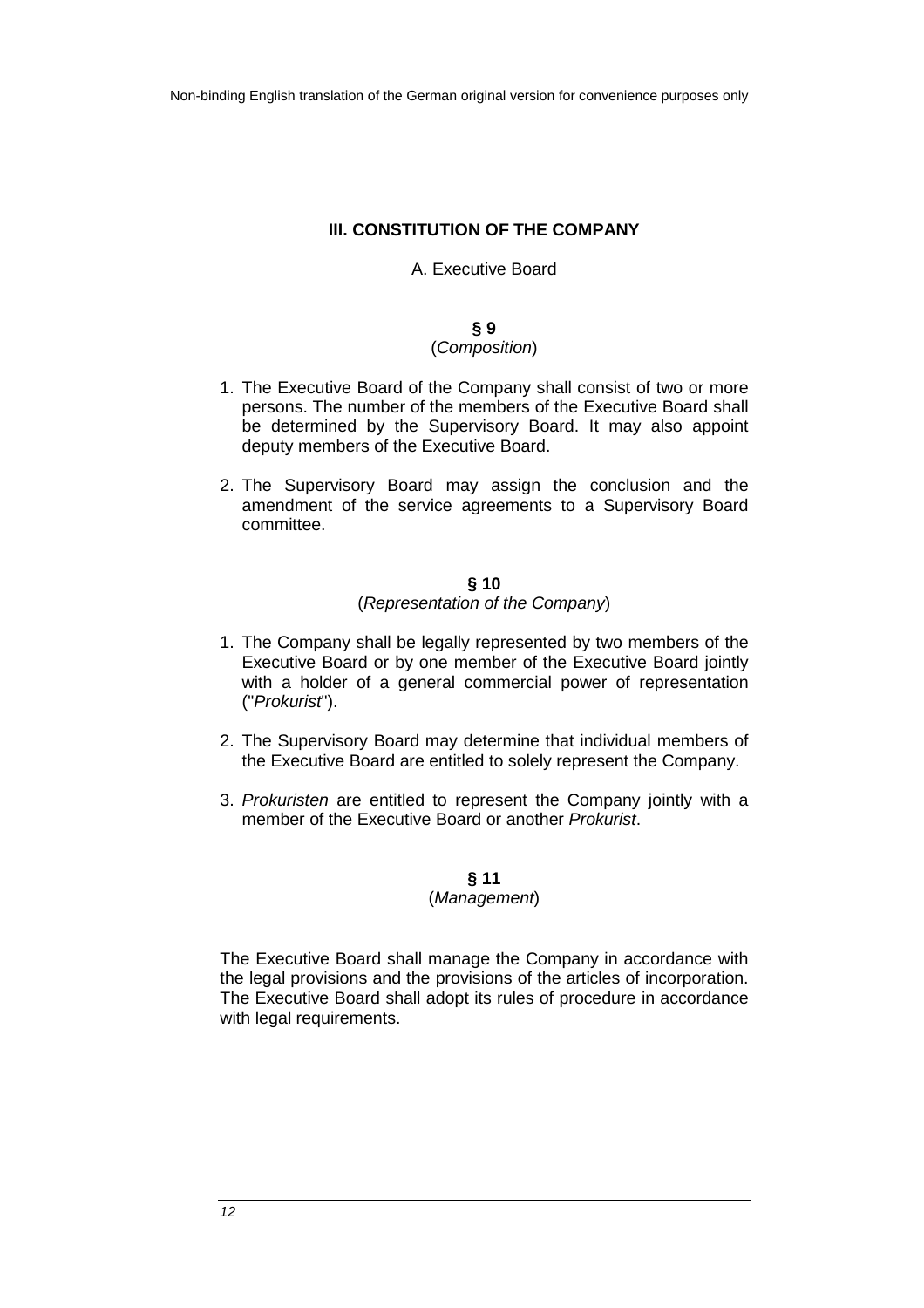# B. Supervisory Board

# **§ 12**

# (Composition)

- 1. The Supervisory Board shall consist of 9 members. The composition of members shall arise from the legal requirements.
- 2. The election is made for a period until the end of the General Meeting which decides on the formal approval for the fourth financial year following the election. The election is made for a period until the end of the Shareholders' Meeting which decides on the discharge of the Supervisory Board from responsibility for the fourth financial year following the election. The financial year in which the election took place shall not be counted.
- 3. If a member elected by the Shareholders' Meeting resigns before the end of his term of office, by-elections shall be held to replace the resigning member. The term of office of the newly elected member shall run for the remainder of the term of office of the resigning member.
- 4. The Shareholders' Meeting may, for the Supervisory Board members to be elected by itself, appoint substitute members who will become members of the Supervisory Board, in the order to be determined upon election, if the Supervisory Board members resign before expiration of their term of office. The term of office of the substitute member shall expire at the end of the Shareholders' Meeting in which an election according to section 3 takes place.
- 5. Resigning members may be re-elected.

#### **§ 13**  (Resignation of Office)

Any member of the Supervisory Board may resign from his office at any time subject to one month's notice by declaration addressed to the chairman of the Supervisory Board, in the event of the chairman resigning, by a declaration addressed to his deputy and immediately informing the Executive Board. The chairman of the Supervisory Board, or in the event of the chairman resigning from office, his deputy may shorten the notice period or waive the notice requirement.

**§ 13**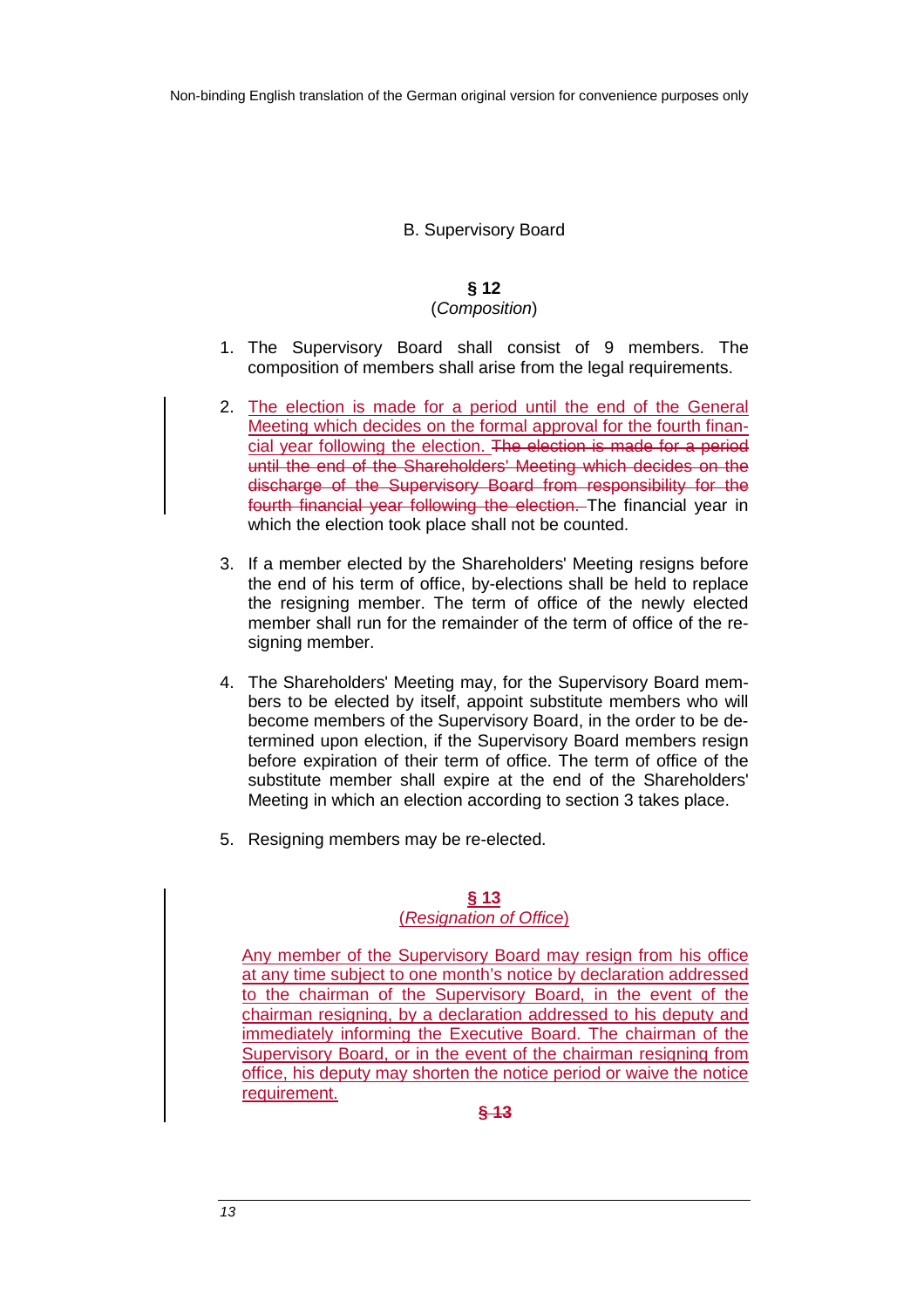#### (Resignation of Office)

Any member of the Supervisory Board may resign from his office subject to one month's notice by declaration addressed to the chairman or to the Executive Board.

### **§ 14**

#### (Chairman of the Supervisory Board)

- 1. Following the Shareholders' Meeting at which all members of the Supervisory Board to be elected by the Shareholders' Meeting have been elected, the Supervisory Board shall, in a meeting held without notice, elect from among its members a chairman and a deputy chairman for the duration of its term of office. If the chairman or his deputy resign from office during the term of office, the Supervisory Board shall immediately hold a by-election to replace the resigning chairman/deputy.
- 2. The election shall be chaired by the oldest member of the Supervisory Board.

#### **§ 15**  (Meetings of the Supervisory Board)

- 1. The meetings of the Supervisory Board shall be called in writing, by telefax or by electronic means of communication subject to 14 days' notice by the chairman or his deputy enclosing the agenda. In urgent cases, this period may be shortened and/or the meeting may be called orally or by telephone.
- 2. The meetings of the Supervisory Board and its committees as a rule shall be by personal attendance. In its rules of procedure, the Supervisory Board may provide that the meetings of the Supervisory Board and its committees may be held by way of telephone or video conference or that individual members of the Supervisory Board may participate by way of telephone or video transmission, provided that in these cases the passing of resolutions may also take place by way of telephone or video conference or video transmission.

#### **§ 15** (Meetings of the Supervisory Board)

The meetings of the Supervisory Board shall be called in writing subject to 14 days' notice by the chairman or his deputy enclosing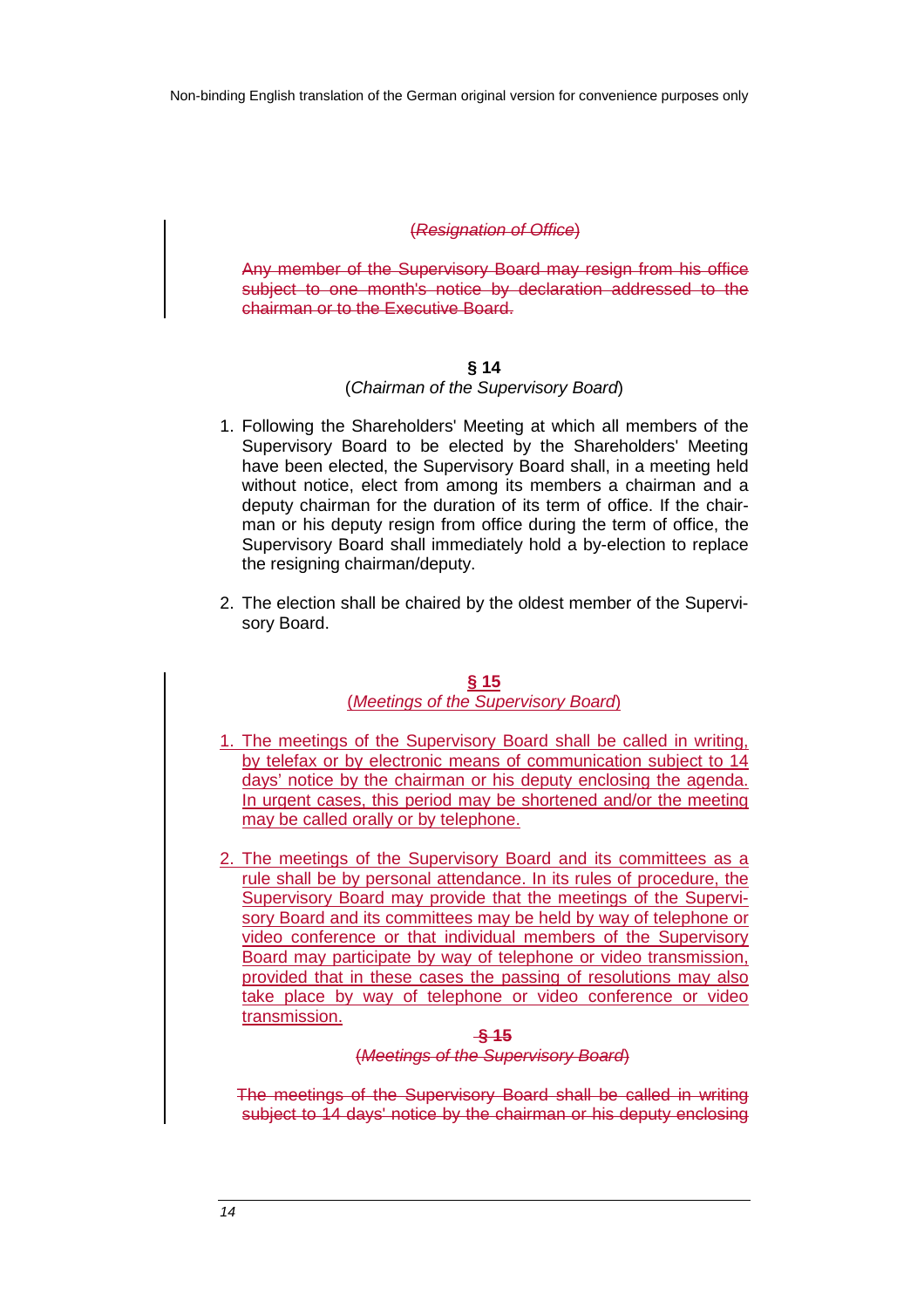the agenda. In urgent cases, this period may be shortened and/or the meeting may be called by telephone, telefax or with the aid of other common means of communication (via email).

The meetings of the Supervisory Board and its committees shall as a rule be by personal attendance. The Supervisory Board may in its rules of procedure provide that in reasonable exceptional cases the meetings of the Supervisory Board and its committees may be held by way of telephone or video conference or that individual members of the Supervisory Board may participate by way of video transmission, provided that in these cases the passing of resolutions may also take place by way of telephone or video conference or video transmission, respectively.

#### **§ 16**

#### (Resolutions of the Supervisory Board)

- 1. Resolutions of the Supervisory Board shall be passed at meetings. Resolutions of the Supervisory Board made in written form, via telephone, telefax or with the aid of other electronic means of communication are permitted. The chairman of the meeting shall determine the voting procedure. For votes cast in writing, by telephone, by telefax of with the aid of other electronic means of communication, paragraphs 2 and 3 shall apply accordingly.
- 2. The Supervisory Board shall constitute a quorum if in total at least half of the members it comprises participate in the passing of the resolution. Absent members of the Supervisory Board or members not participating in or following the meeting via telephone or video conference or video transmission who cast their vote pursuant to § 16 (1) as well as members abstaining from voting on the resolution shall be deemed to be participating in the passing of the resolution.
- 3. Resolutions of the Supervisory Board shall be passed by a simple majority of the votes cast. In case of a tie, the chairman of the meeting shall have the casting vote.
- 4. Minutes of the meetings of the Supervisory Board shall be prepared and shall be signed by the chairman of the meeting. Minutes of the resolutions passed by votes cast in writing, by telephone, telefax or with the aid of other electronic means of communication must be signed by the chairman of the Supervisory Board.
- 1. Resolutions of the Supervisory Board shall be passed at meetings. Resolutions of the Supervisory Board made in written form, via tel-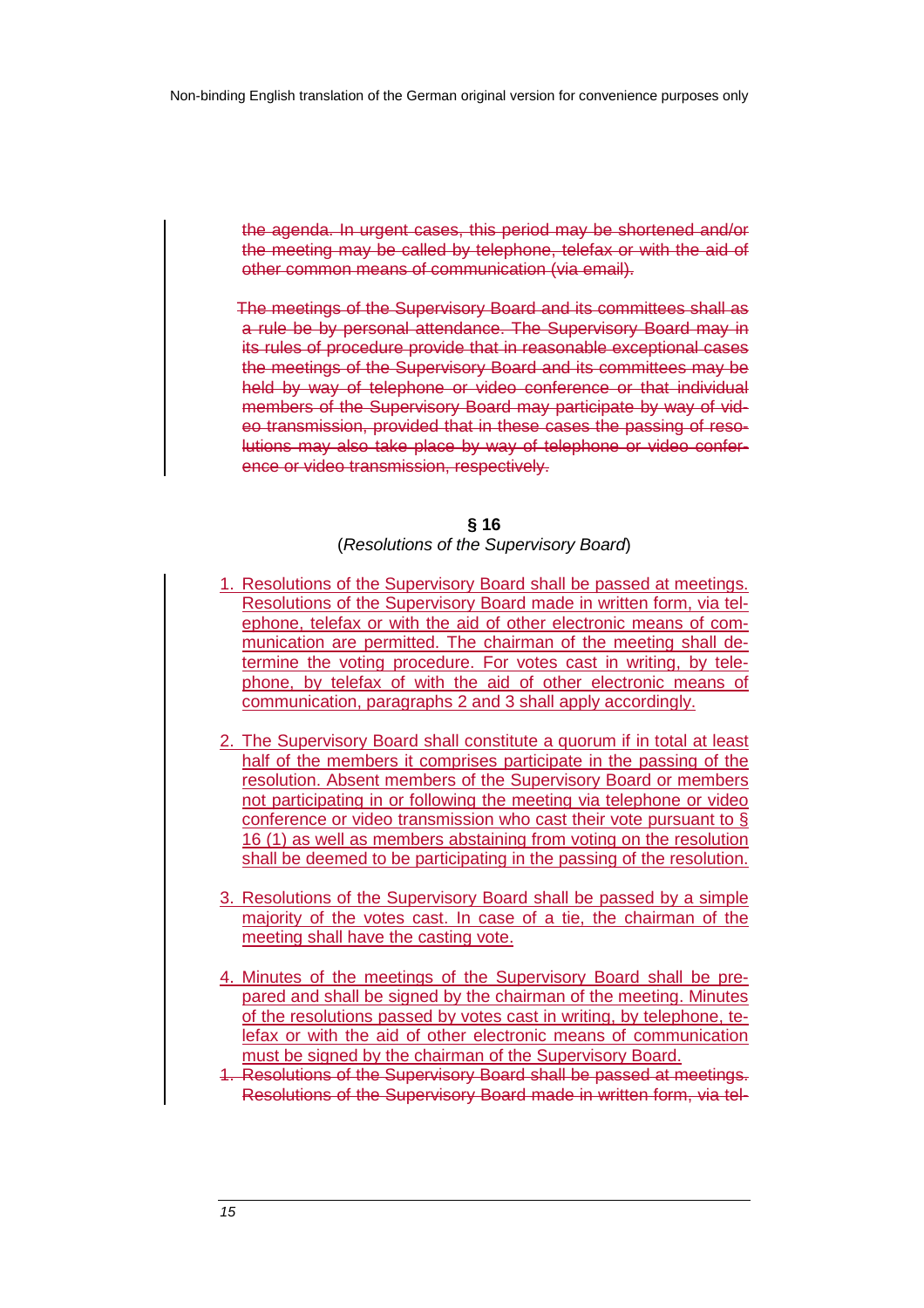ephone, telefax or with the aid of other common means of communication (via email) are permitted.

- 2. The Supervisory Board shall constitute a quorum if at least two thirds of its members, including the chairman or its deputy, are present, or absent members have another member of the Supervisory Board submit their written vote in accordance with § 108 para. 3 sentence 1, 2 German Stock Corporation Act ("Aktiengesetz – AktG").
- 3. Resolutions of the Supervisory Board shall be passed by a simple majority of the votes cast. In case of a tie, the chairman of the meeting shall have the casting vote. The chairman of the meeting shall determine the manner of voting. The provisions of para. 2 and 3 apply accordingly in case of votes cast in writing or by telephone, telefax or with the aid of other common means of communication (via email).
- 4. Minutes of the meetings of the Supervisory Board shall be prepared and shall be signed by the chairman of the meeting. Minutes on the resolutions passed by votes cast in writing or by telephone, telefax or with the aid of other common means of communication (via email) must be signed by the chairman of the Supervisory Board.
- 5. Meetings of the Supervisory Board shall be held once each calendar quarter and must be held twice each calendar half-year.

#### **§ 17**

### (Committees)

- 1. The Supervisory Board is authorised to establish committees from among its members and to lay down their functions and powers in its rules of procedure. To the extent permitted by law, decisionmaking powers of the Supervisory Board may also be delegated to the committees.
- 2. Declarations of intent of the Supervisory Board and its committees shall be made in the name of the Supervisory Board by the chairman or, in case of him being prevented, his deputy.

# **§ 18** (Remuneration of the Supervisory Board)

-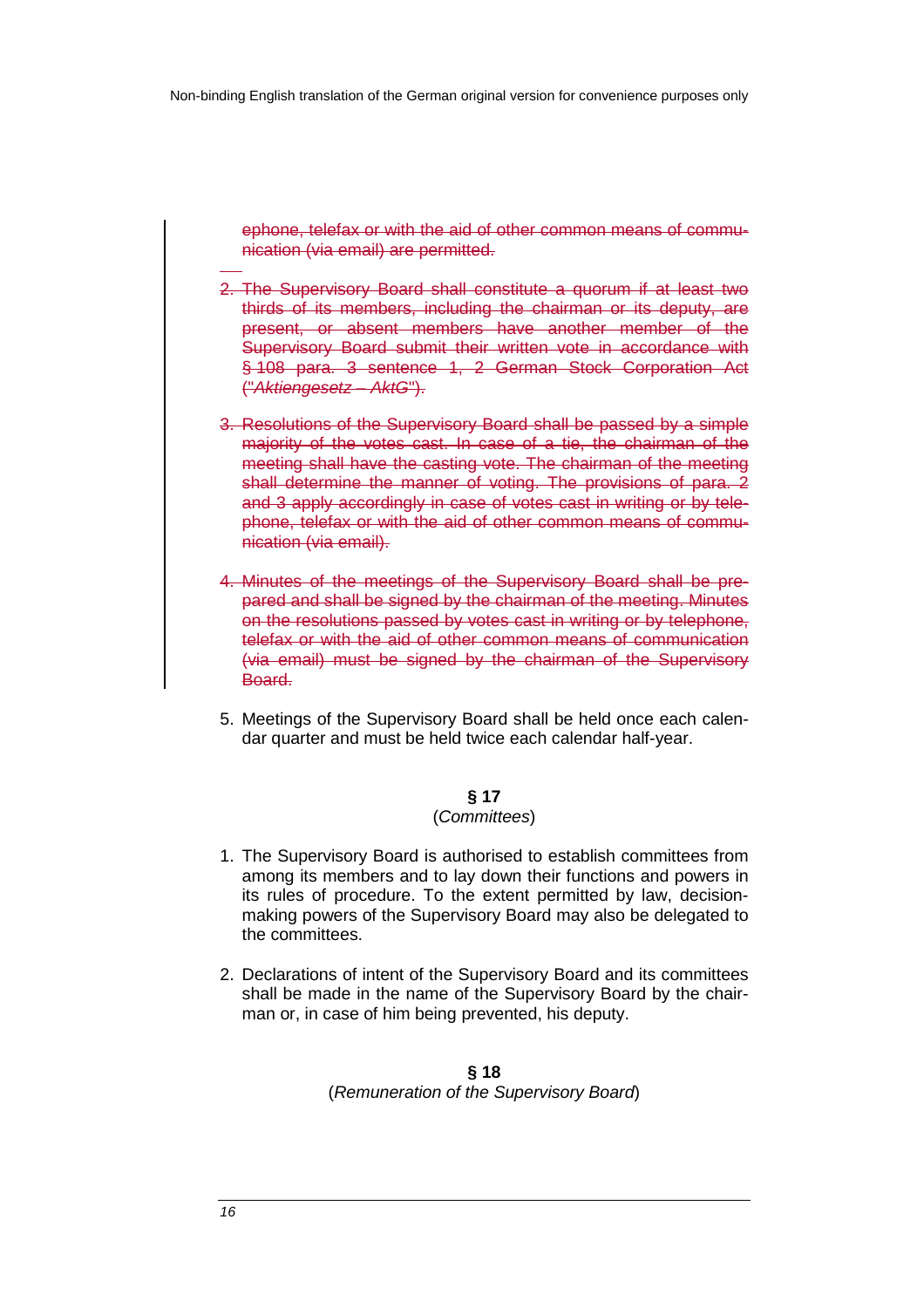- 1. For the relevant past financial year, in addition to reimbursement of expenses, Supervisory Board members receive a) an annual fixed remuneration of EUR 48,000.00, and b) a remuneration based on the long-term success of the Company (long-term variable remuneration) in an amount equal to 0.02% of the average Group earnings before taxes reported in the consolidated financial statements for the respective past three financial years completed. The long-term variable remuneration shall not exceed an annual cap of EUR 48,000.00 and is payable upon the conclusion of the Annual General Meeting that decides upon the approval of the actions of the Supervisory Board for the respective past financial year. If a member leaves the Supervisory Board before the end of the three-year assessment period, the determination of the average concludes as of the year of departure. The chairman of the Supervisory Board receives triple this amount and his deputy twice the amount. In addition, value-added tax is payable on the remuneration.
- 2. The members of the Supervisory Board shall receive for their activities in a committee of the Supervisory Board for the respective preceding year an annual fixed remuneration of EUR 15,000.00. The chairman of a committee of the Supervisory Board shall receive twice this amount. In addition, value-added tax is payable on the remuneration.
- 3. Supervisory Board members who were only on the Supervisory Board or a committee for part of the financial year shall be remunerated on a pro-rata basis.

C. Shareholders' Meeting

# **§ 19**

# (Venue)

The Shareholders' Meeting of the Company shall take place at the Company's registered office or in a German city with over 100,000 inhabitants or at the location of a German stock exchange.

# **§ 20**

# (Notice)

The Annual General Meeting shall be called by the Executive Board or by the Supervisory Board in accordance with legal requirements.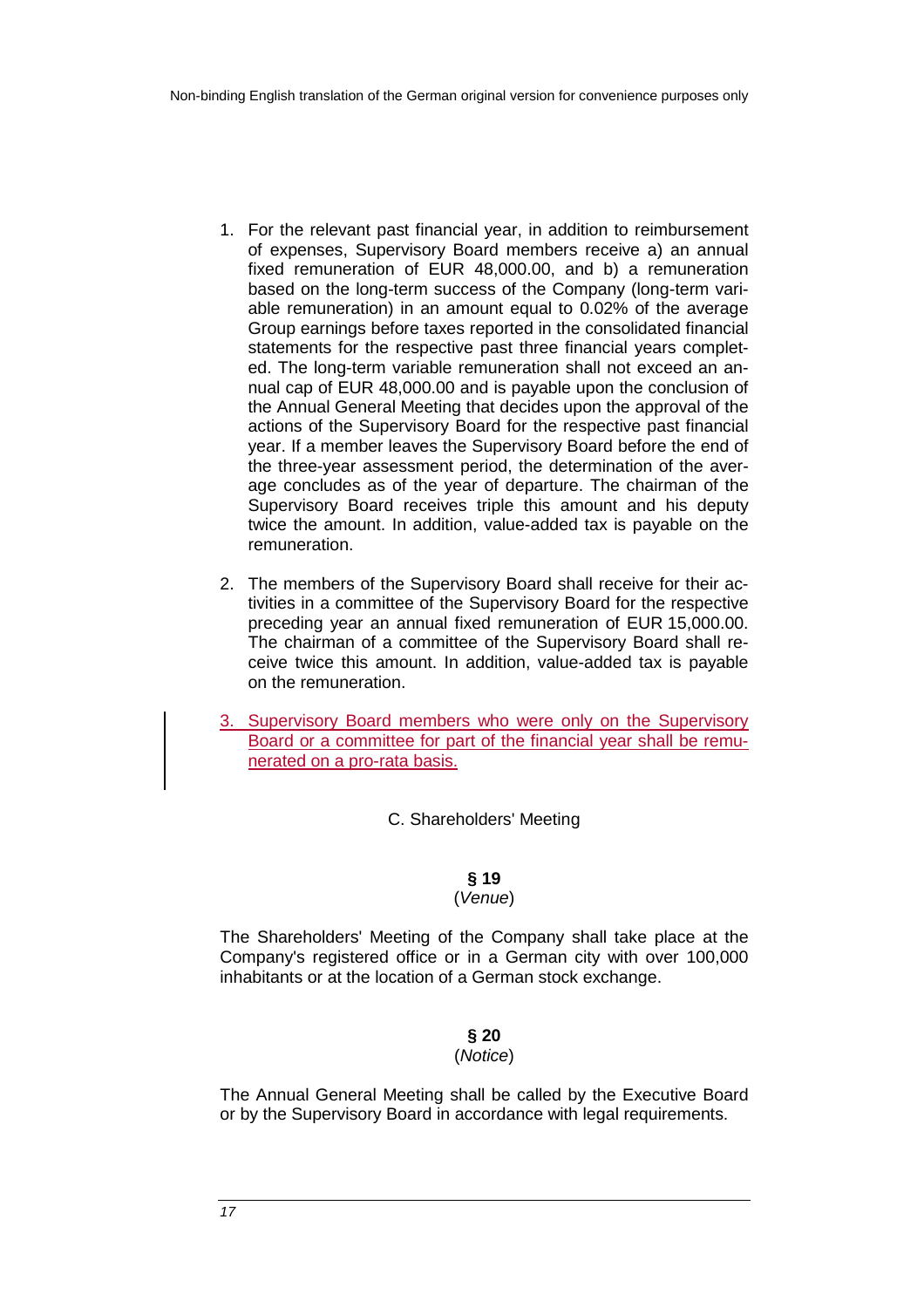#### **§ 21** (Attendance)

- 1. Entitled to attend the Annual General Meeting and to exercise their shareholders' rights are only those shareholders who are registered in the share register of the Company on the date of the Annual General Meeting, and who gave prior notice of their participation in accordance with section 2.
- 2. The notice of attendance must be delivered to the Company within the legal time period at the address specified for this purpose in the notice calling the shareholders' meeting.
- 3. The members of the Executive Board and of the Supervisory Board shall attend the Shareholders' Meeting in person. If it is not possible for a member of the Supervisory Board to attend at the place of the Shareholders' Meeting, because he is abroad for an important reason or his residence is long way off, in particular abroad, he may participate in the Shareholders' Meeting by means of audio and video transmission.
- 4. The voting right may be exercised by proxy. Proxies may also be submitted to the Company electronically as specified by the Executive Board.
- 5. The chairman of the meeting is entitled to restrict the shareholders right to pose questions and hold the floor (Frage- und Rederecht) in terms of time subject to the following provisions:
	- (a) If, pursuant to the agenda (including minority requests (if any) in accordance with § 122 German Stock Corporation Act), a resolution merely needs to be adopted in relation to issues pertaining to the appropriation of the annual balance sheet profits, formal approval of the acts of members of the Executive Board, formal approval of the acts of members of the Supervisory Board, the election of an auditor and authorisation to acquire own shares or in relation to any of the aforementioned individual agenda items, the chairman of the meeting may limit the shareholders' right to pose questions and hold the floor in terms of time to ensure that the Shareholders' Meeting does not exceed six hours in total. When determining the duration of the Shareholders' Meeting, time lost due to interruptions to the Shareholders' Meeting and due to the speech given by a member of the Executive Board as well as the comments by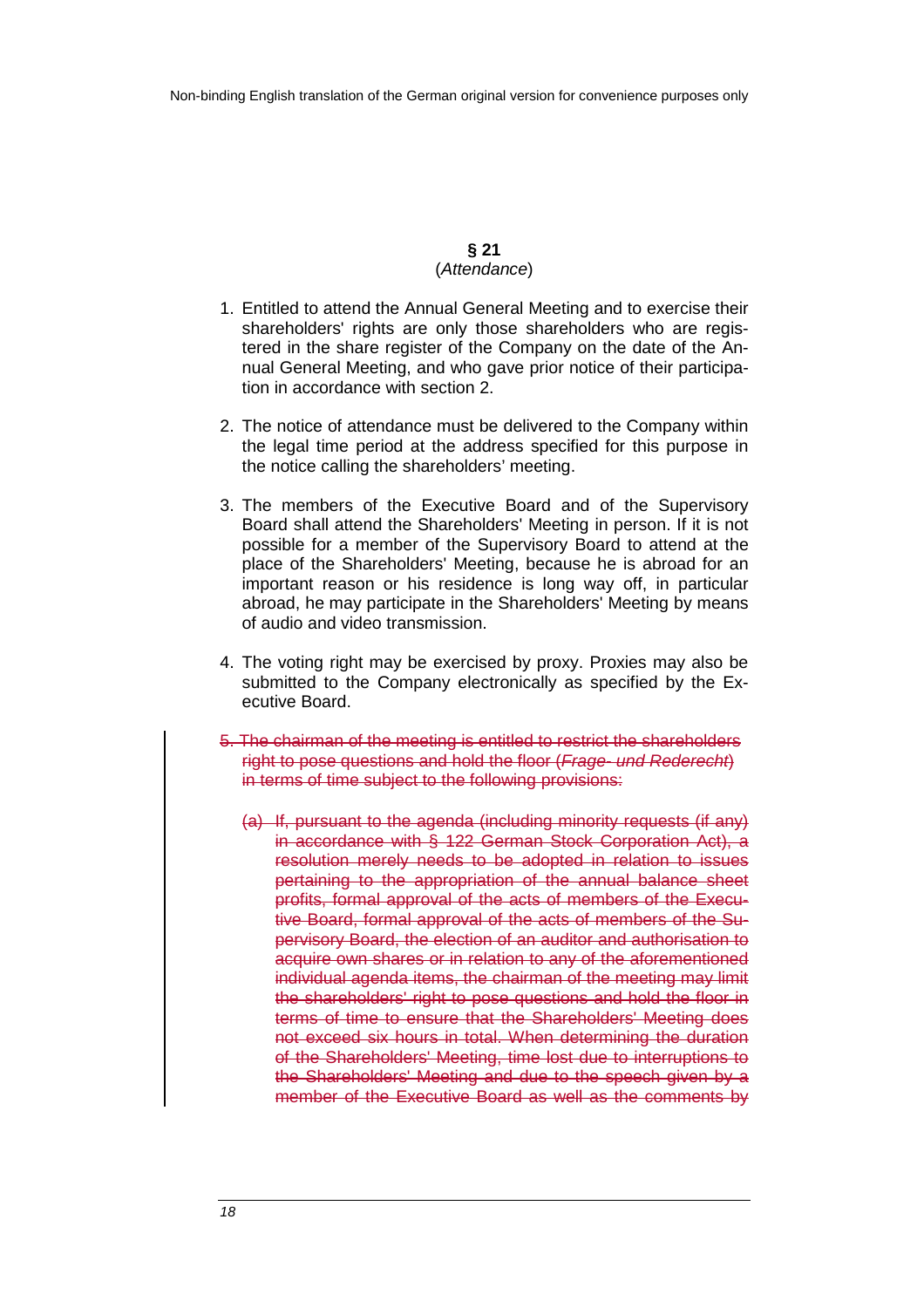the chairman of the meeting prior to the commencement of the general debate, shall not be taken into account.

- (b) If, according to the agenda, (including minority requests (if any) in accordance with § 122 German Stock Corporation Act), a resolution also needs to be adopted in relation to issues other than under letter (a), the chairman of the meeting may limit the shareholders' right to pose questions and hold the floor in terms of time to ensure that the Shareholders' Meeting does not exceed ten hours in total. Letter (a), sentence 2 shall apply mutatis mutandis.
- (c) The chairman of the meeting may set a time limit of 15 minutes per shareholder for asking questions and speaking for each request for leave to speak and, to 10 minutes if at the time of the beginning of his speech at least three other speakers have applied for time. The chairman of the meeting may limit a shareholder's right to pose questions and hold the floor, to which he is entitled in total during the Shareholders' Meeting, to 45 minutes.
- (d) The restrictions of letters (a) to (c) may be stipulated by the chairman at any time, including at the beginning of the meeting.
- (e) The restrictions pursuant to the above letters (a) to (d) are deemed to be fair and reasonable within the meaning of § 131 para. 2 sentence 2 German Stock Corporation Act.
- 6. Notwithstanding the right of the chairman of the meeting to restrict the shareholders' right to pose questions and hold the floor in accordance with section 5, the chairman may at 10:30 p.m. on the day of the meeting, order that the debate be concluded and may commence with the casting of votes in relation to the items on the agenda. Upon the ordering of the conclusion of the debate, further questions in relation to the cases set out in sentence 1 are no longer permissible.
- 7. The right of the chairman of the meeting to further limit the shareholders' right to pose questions and hold the floor beyond section 5 and 6 in accordance with the statutory provisions or in accordance with other principles recognised by established case law shall remain unaffected by the provisions in section 5 and 6.
- 8.5. The Executive Board is authorized to enable shareholders to submit their votes even if they do not attend the Annual General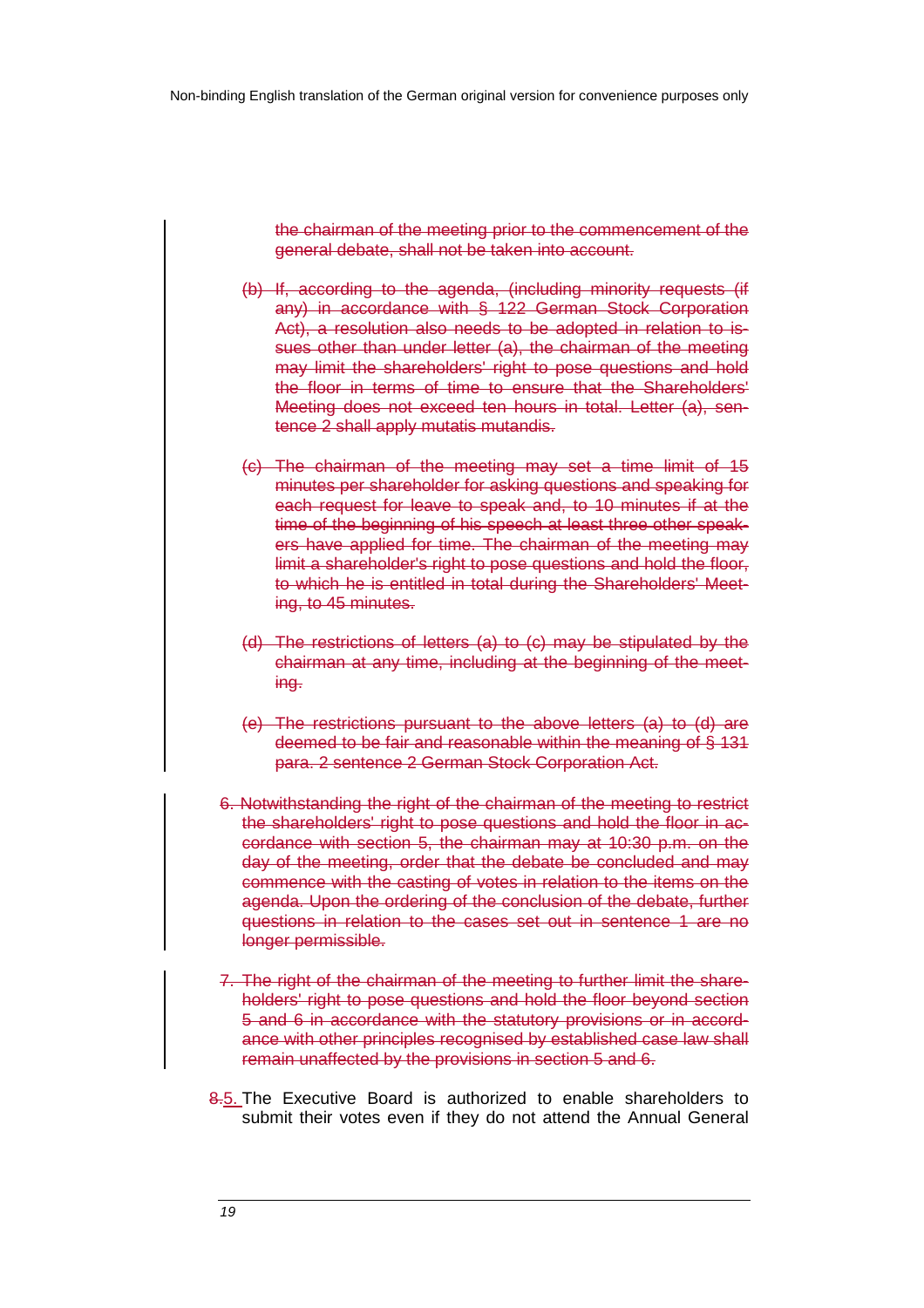Meeting via written form or by means of electronic communication (absentee voting). The Executive Board may determine the details of absentee voting.

# **§ 22**

# (Chairmanship)

- 1. The Annual General Meeting shall be chaired by the chairman of the Supervisory Board or a member of the Supervisory Board determined by the chairman. If neither the chairman of the Supervisory Board nor a member of the Supervisory Board determined by him take the chair, the chairman shall be elected by Supervisory Board.
- 2. The chairman of the meeting may determine an order of the agenda items to be dealt with which differs from the one announced in the agenda. He also determines the manner and form of voting.
- 3. The chairman of the meeting is entitled to appropriately restrict the shareholders' right to pose questions and hold the floor (Frageund Rederecht) in terms of time. In particular, he may already determine the appropriate time frame for the entire General Meeting, for the debate on the individual agenda items and for individual questions and statements by shareholders at the start or during the General Meeting. In addition to this, the chairman of the meeting may also order the conclusion of the debate as a whole or on individual agenda items to the extent that this is necessary to properly carry out the General Meeting.
- 3.4. The Annual General Meeting may be recorded in sound and vision in part or in full. Details shall be prescribed by the Executive Board and, during the Annual General Meeting, the chairman of the meeting. Should public broadcast be planned, the convening notice of the Annual General Meeting shall indicate this and further details.

# **§ 23**

# (Resolutions)

1. Resolutions of the Shareholders' Meeting shall be passed by simple majority of the votes cast, provided there is no mandatory legal provisions of the German Stock Corporation Act ("Aktiengesetz – AktG") to another effect. As far as the German Stock Corporation Act ("Aktiengesetz - AktG") requires, in addition, a majority of the share capital represented at the time the resolution is passed, a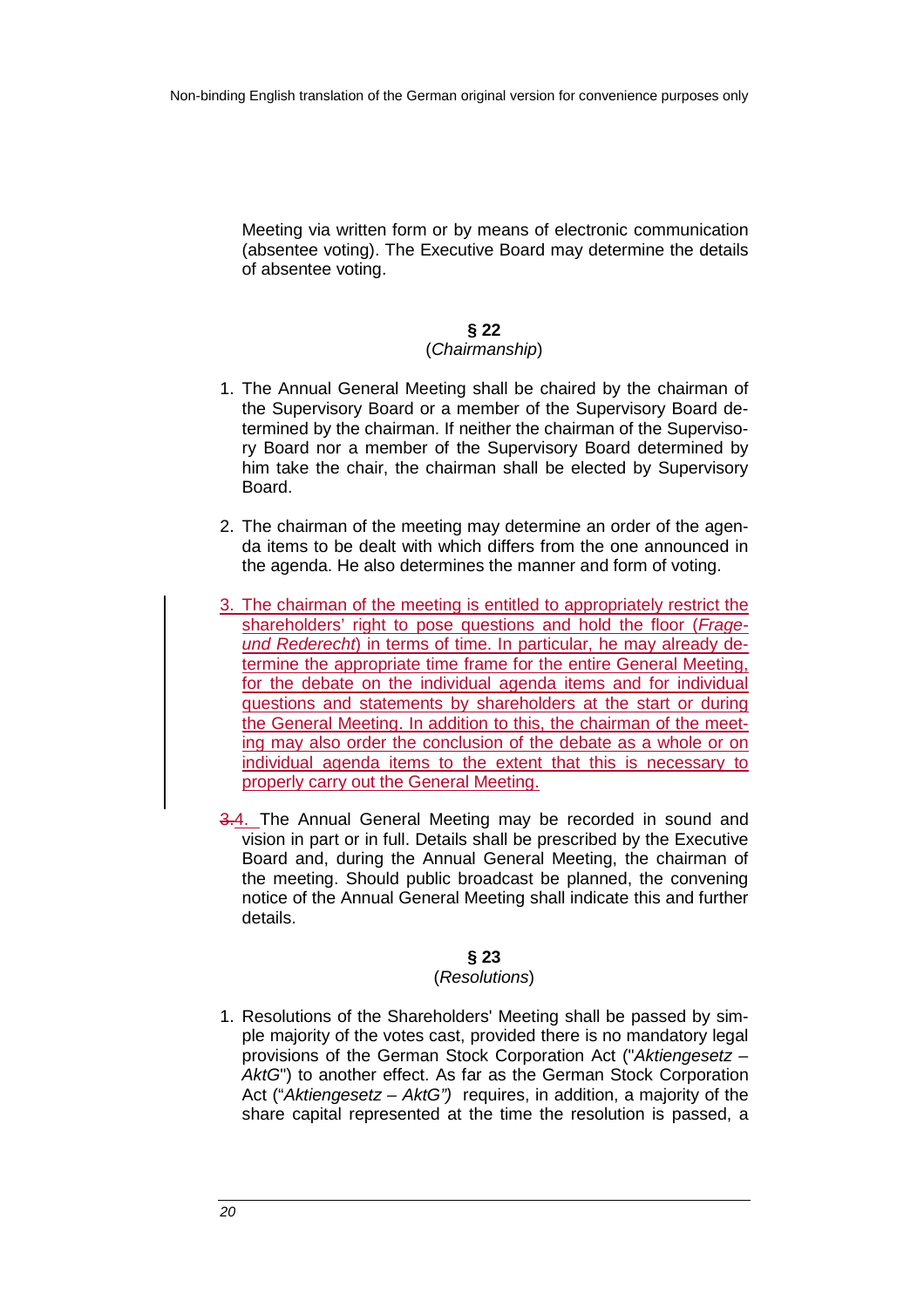simple majority of the capital represented shall be sufficient, to the extent that this is legally possible. In case of a tie, a motion shall be deemed denied.

2. If during an election the first round of voting fails to produce a simple majority, a second restricted round of voting shall take place between the two candidates who received the highest number of votes; this run-off vote shall also take place even if there were only two candidates standing for election in the first round of voting. In the restricted round of voting, the highest number of votes (relative majority), or in the event of a tie, the lot drawn by the chairman of the meeting shall win.If during election the first voting fails to result in a majority, a second restricted voting shall take place between the two candidates who received the highest number of votes. In case of a tie, the election shall be decided by lot drawn by the chairman of the meeting.

> **§ 24** (Voting rights)

Each registered share shall grant one vote at the Shareholders' Meeting.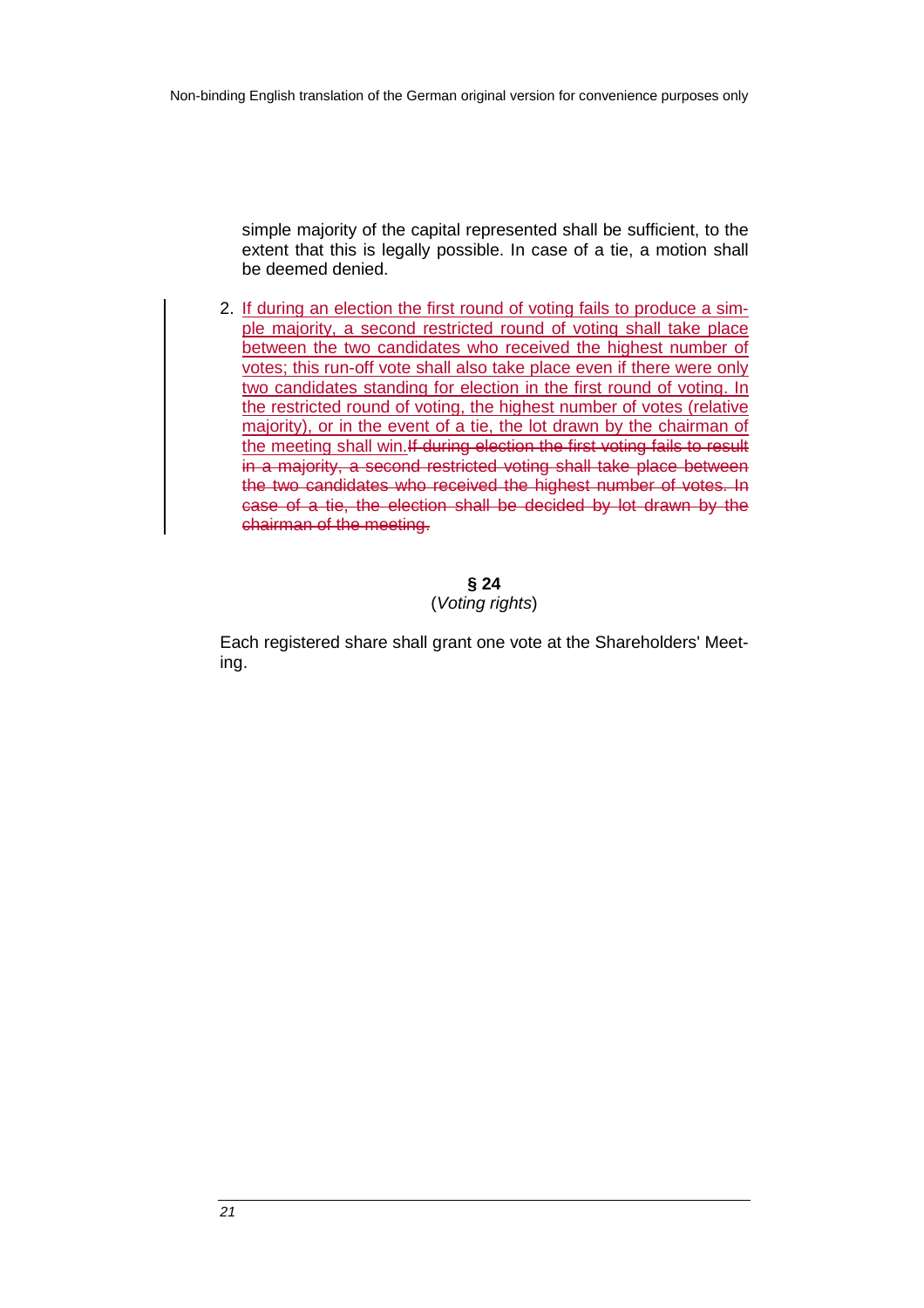# **IV. ADVISORY BOARD**

### **§ 25**  (Advisory Board)

- 1. The Company has an Advisory Board. It shall support the Executive Board and may make recommendations and suggestions. This shall be without prejudice to the statutory rights of the Supervisory Board.
- 2. The Executive Board shall adopt rules of procedure for the Advisory Board.

#### **§ 25** (Advisory Board)

- 1. The Company has an Advisory Board. It shall support the Executive Board and the Supervisory Board in its functions and assist with advice. It may give recommendations and suggestions to the Executive Board and the Supervisory Board. The legal rights of the Supervisory Boards remain unaffected.
- 2. The members of the Advisory Board shall serve as proxies in the Shareholders' Meeting for shareholders who do not want to exercise their rights in the Shareholders' Meeting in person. For this purpose, the Company shall send a form to delegate the voting rights along with the convening notice to the Shareholders' Meeting.
- 3. The Supervisory Board shall adopt rules of procedure for the Advisory Board.

### **§ 26**  (Composition, Meetings of the Advisory Board)

- 1. The members of the Advisory Board shall be appointed by the Executive Board for a period of two years.
- 2. The Advisory Board shall elect amongst its members a chairman and a deputy chairman. The chairman, in case of him being prevented, his deputy, shall call a meeting of the Advisory Board enclosing the agenda and shall chair the meeting.
- 3. The Advisory Board shall meet at least twice a year. **§ 26** (Meetings of the Advisory Board)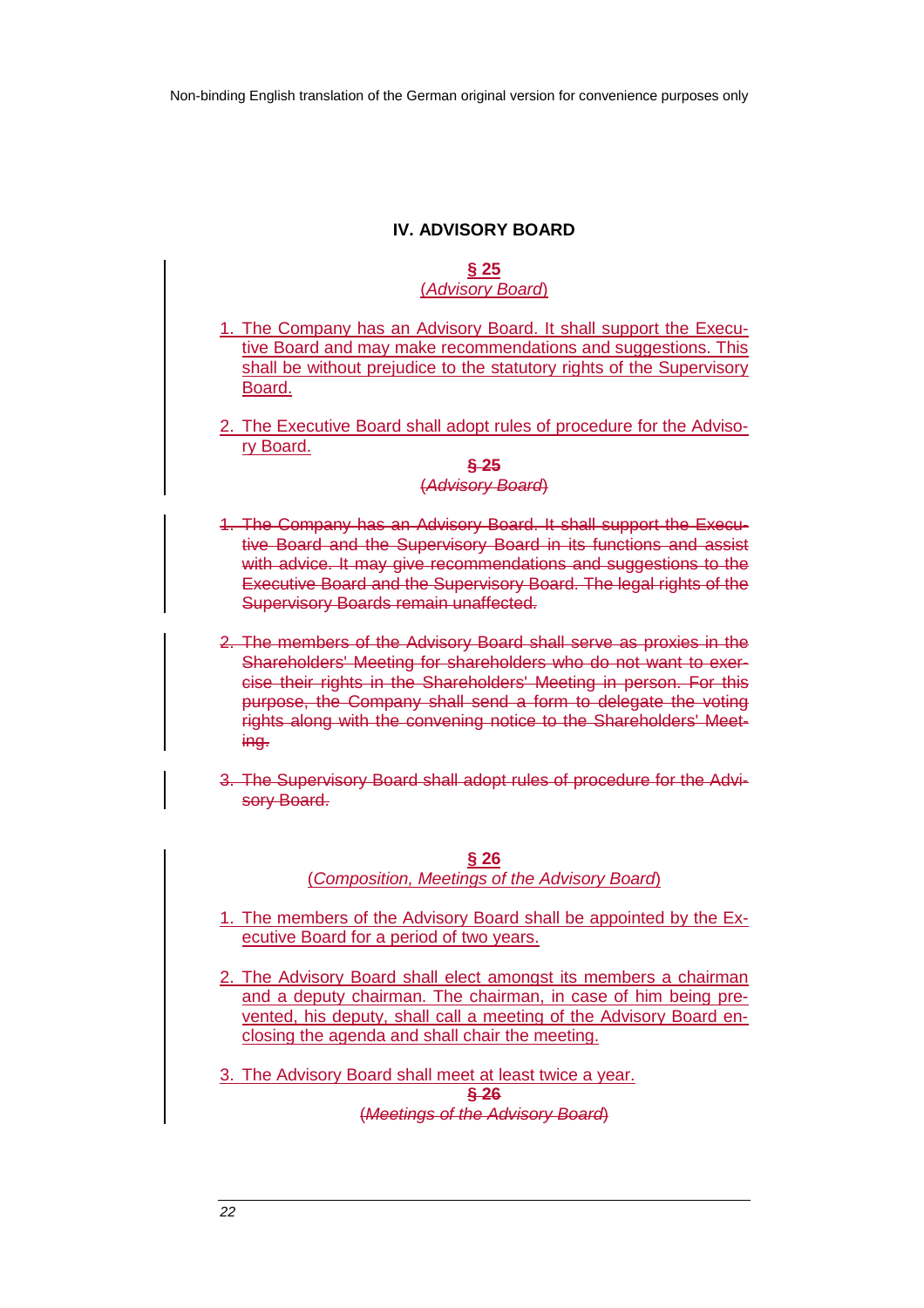- 1. The Advisory Board shall elect amongst its members a chairman and a deputy chairman. The chairman, in case of him being prevented, his deputy, shall call a meeting of the advisory board enclosing the agenda, and shall chair the meeting.
- 2. The chairman of the Supervisory Board, in case of him being prevented, his deputy, are obliged to attend the meetings of the Advisory Board or to delegate another member of the Supervisory Board to the meeting.
- 3. The Advisory Board shall convene to meetings at least twice a year.

### **§ 27**

#### (Appointment)

- 1. The members of the Advisory Board shall be appointed by the chairman of the Supervisory Board on a proposal of the Executive Board and the Supervisory Board.
- 2. The members of the Advisory Board shall be appointed for a period of five years.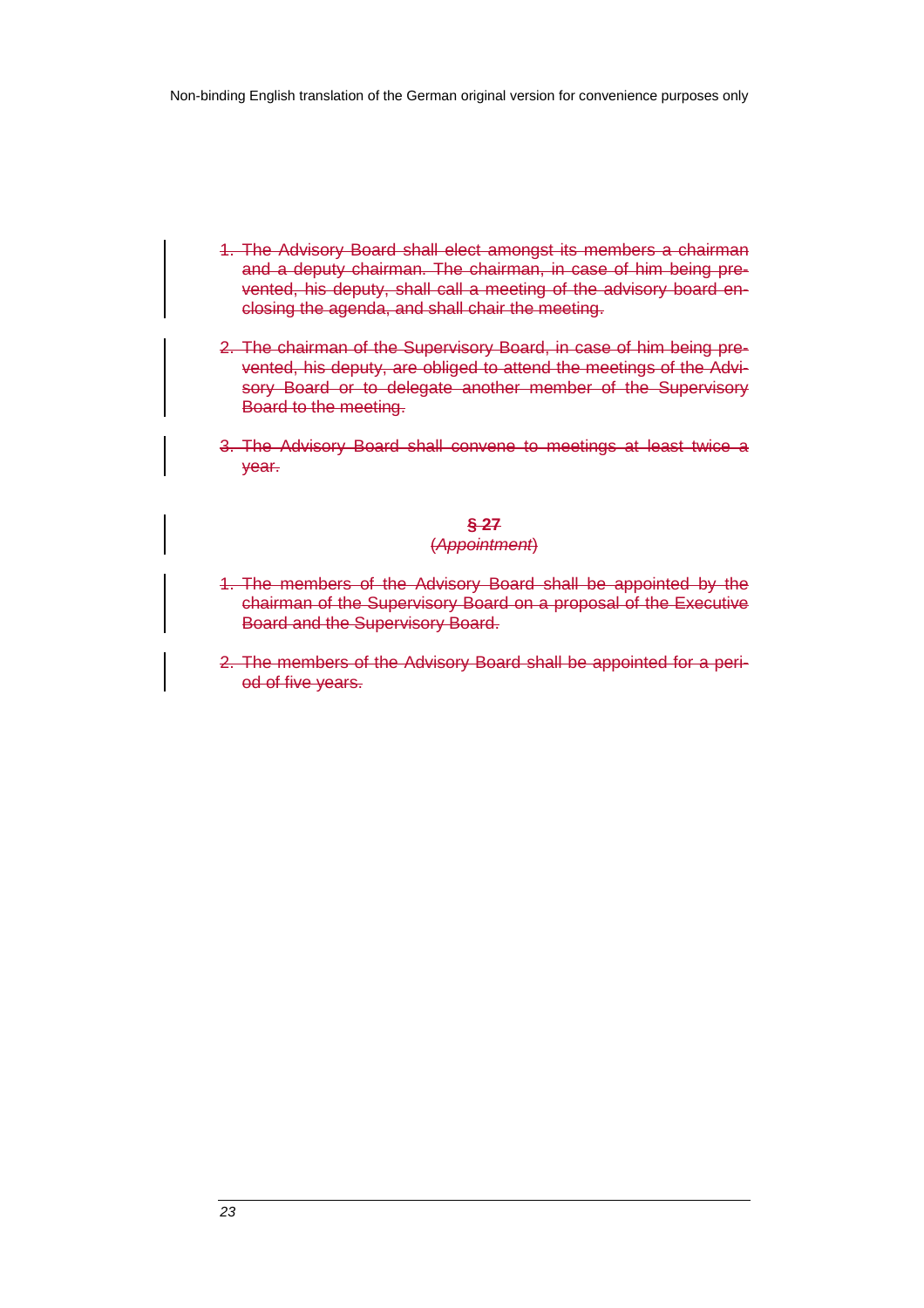### **V. ANNUAL FINANCIAL STATEMENTS AND DISTRIBUTION OF PROFITS**

#### **§ 278**

### (Annual Financial Statements)

- 1. Within the first three months of the financial year, the Executive Board must prepare the annual financial statements and the management report for the preceding financial year and submit them to the auditor. Immediately after receipt of the auditor's report, the Executive Board must submit the annual financial statement, the management report, the auditor's report and the proposal for appropriation of the balance sheet profit to the Supervisory Board.
- 2. The Shareholders' Meeting which is held each year within the legal time period of eight months to accept the approved annual financial statements and the management report or to approve the annual financial accounts, and to resolve on the appropriation of the balance sheet profit, also resolves on the discharge of the Executive Board and the Supervisory Board from responsibility and the appointment of the auditor.
- 3. Each shareholder shall have access to the annual financial statements, the management report and the proposal for appropriation of the balance sheet profit together with the report of the Supervisory Board in accordance with legal requirements.

#### **§ 289**

#### (Statutory Reserves)

An amount corresponding to the 20th part of the net income for the year, after deducting any loss carried forward from the previous year, shall be appropriated to the statutory reserves, as long as the statutory reserves and the capital reserves together have not reached or again reached 50 per cent. of the share capital pursuant to § 272 para. 2 No. 1-3 HGB.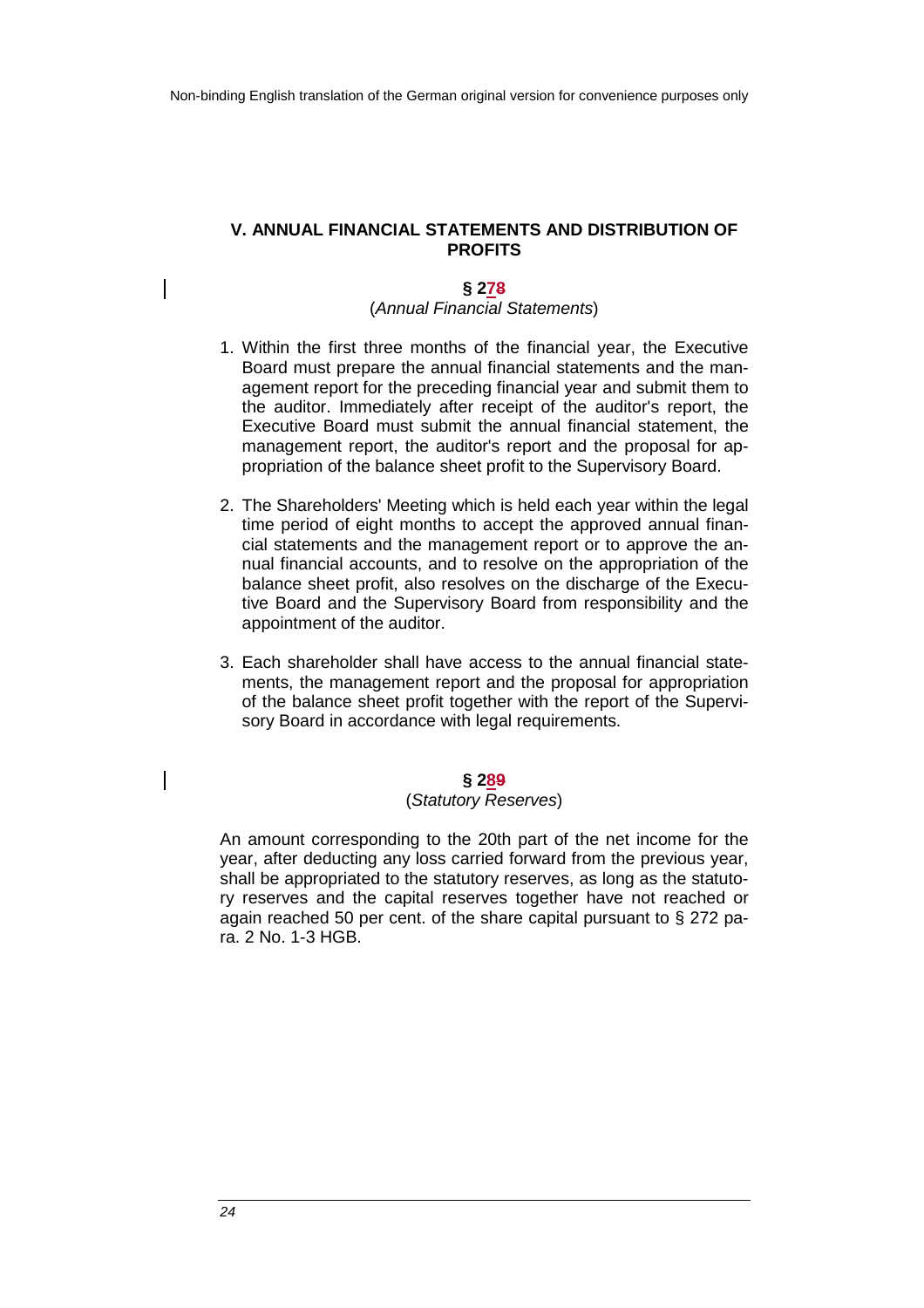### **§ 2930** (Earnings Reserves)

- 1. If the Shareholders' Meeting approves the annual financial statements, half of the net income for the year shall be appropriated to other earnings reserves. Amounts to be appropriated to the statutory reserves and any loss carried forward are to be deducted in advance form the net income for the year.
- 2. If the Executive Board and the Supervisory Board approve the annual financial statements, they may appropriate amounts up to half of the net income for the year to other earnings reserves. The Executive Board and Supervisory Board are also authorised to appropriate up to 50 per cent of the net income for the year, provided that the other earnings reserves do not exceed half of the share capital and that they would not exceed half of the share capital following the appropriation. Section 1 sentence 2 applies accordingly.

### **§ 301**

#### (Balance Sheet Profit)

- 1. The Shareholders' Meeting shall resolve on the appropriation of the balance sheet profit taking into account additional expenditure resulting from the resolution on the appropriation of the balance sheet profit.
- 2. The balance sheet profit resulting from the annual financial statements after deduction of depreciations, value adjustments, provisions and reserves, shall be distributed among the shareholders unless the Shareholders' Meeting resolves to appropriate it in another manner.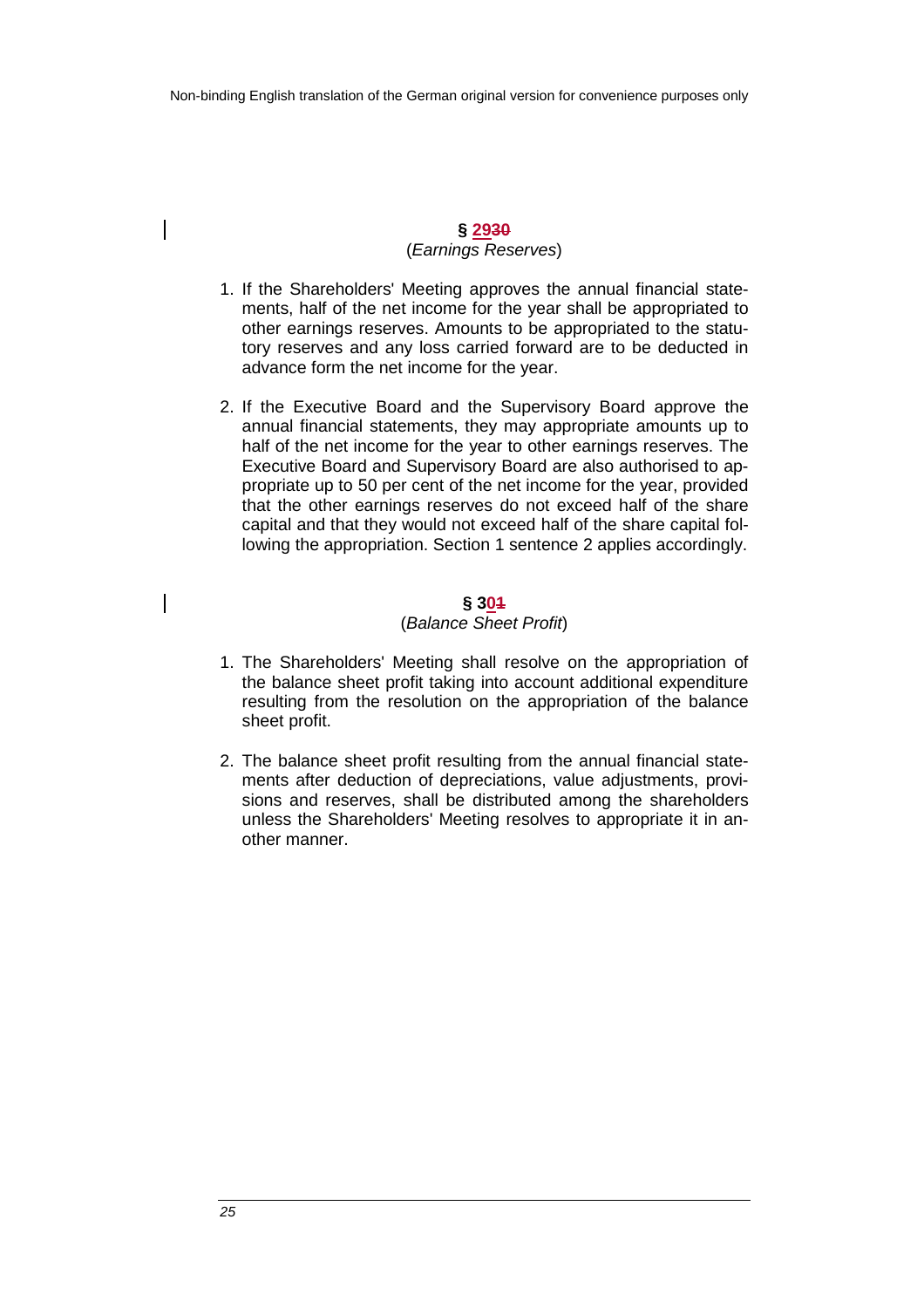# **VI. FINAL PROVISIONS**

# **§ 312**

# (Amendments to Articles of Association)

The Supervisory Board is authorised to resolve on amendments and additions to the Articles of Associations which relate only to their wording.



 $\overline{\phantom{a}}$